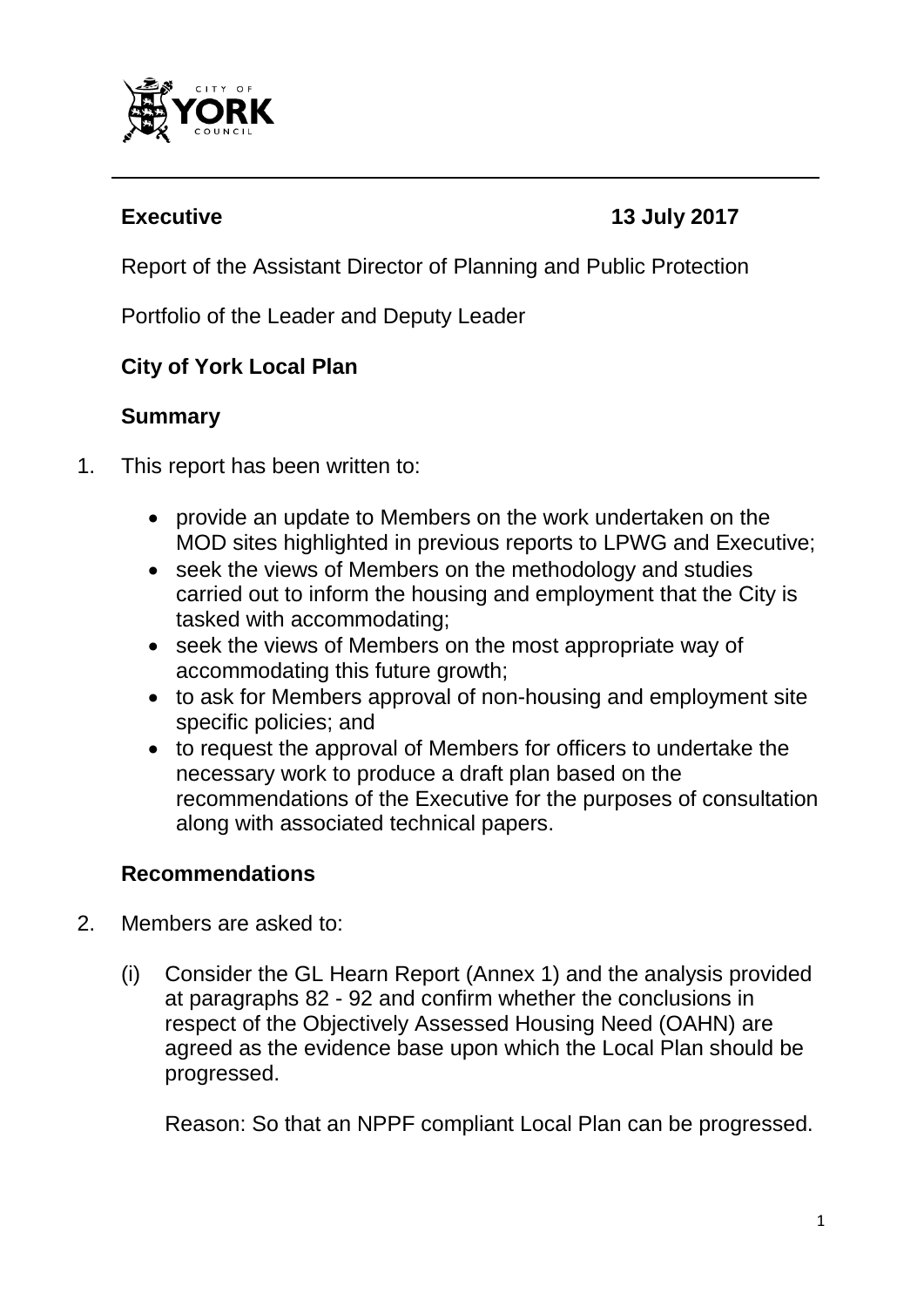(ii) Consider the employment land requirement included arising from the draft ELR Addendum (Annex 2) and confirm whether this is agreed as the evidence base upon which the Local Plan should be progressed.

Reason: So that an NPPF compliant Local Plan can be progressed.

(iii) Consider the technical analysis on sites including the MOD (Annexes, 3, 4 & 5) and confirm whether this is agreed as the evidence base upon which the Local Plan should be progressed.

Reason: So that an NPPF compliant Local Plan can be progressed.

(iv) Consider the revised policy approach to Gypsy and Traveller provision highlighted within this report and Annex 9 and confirm whether this is agreed.

Reason: So that an NPPF compliant Local Plan can be progressed.

(v) Following decisions on the matters referred to in (i) to (iv) above authority be delegated to the Assistant Director of Planning and Public Protection in consultation with the Leader and Deputy Leader to approve all housing and employment growth related policies (including site specific planning principles) and the non-site related policy modifications at schedule (Annex 7) in accordance with the approved evidence base.

Reason: So that an NPPF compliant Local Plan can be progressed

(vi) Delegate to the Assistant Director of Planning and Public Protection in consultation with the Leader and Deputy Leader the approval of any changes to the non-site related policy modifications schedule (Annex 7) following the completion of viability work;

Reason: So that an NPPF compliant Local Plan can be progressed.

(vii) Following approval of the evidence base and policy in relation to housing and employment, authority be given to the Assistant Director of Planning and Public Protection in consultation with the Leader and Deputy Leader to produce a composite draft Local Plan for the purposes of consultation.

Reason: So that an NPPF compliant Local Plan can be progressed.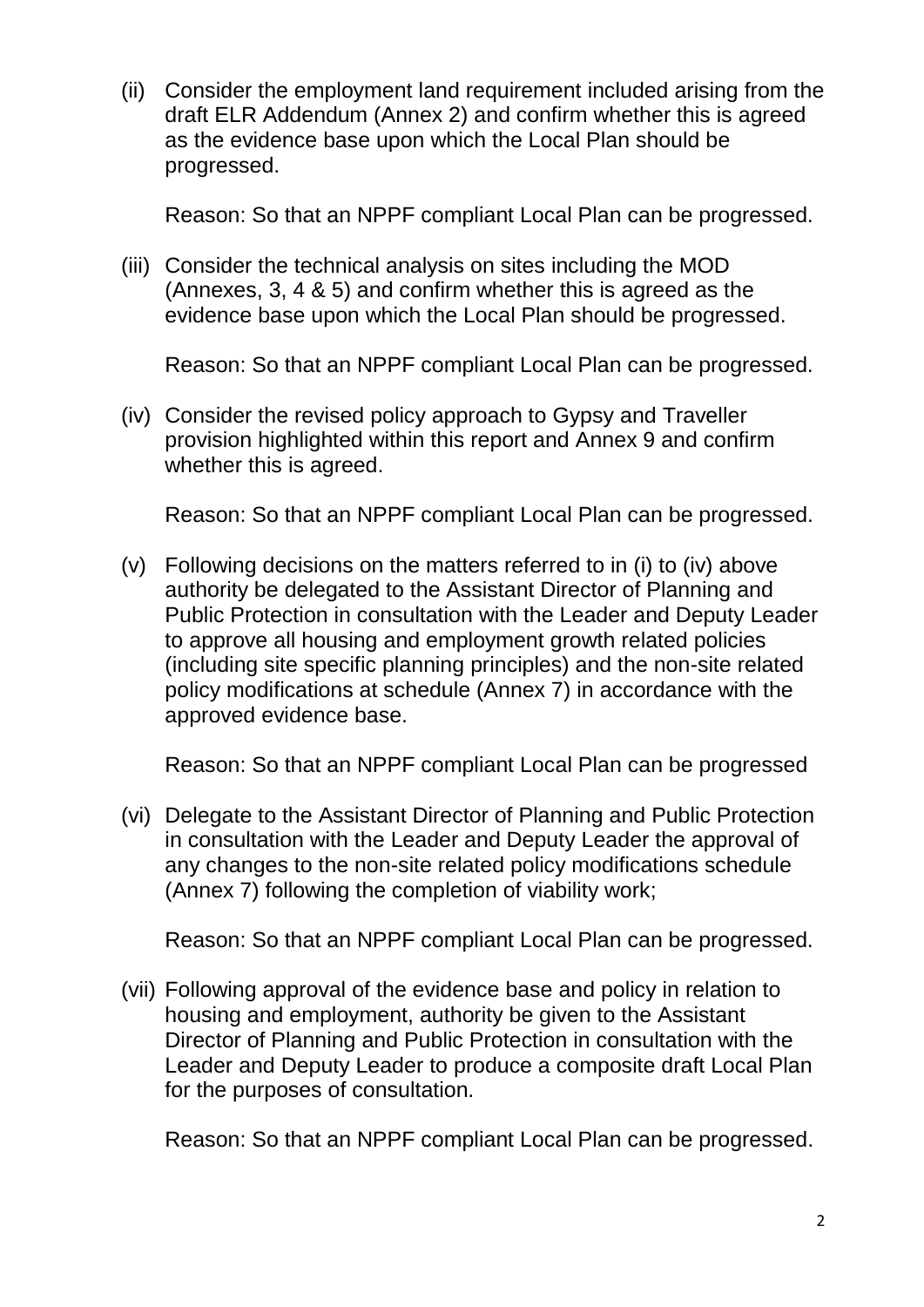(viii) Delegate to the Assistant Director of Planning and Public Protection in consultation with the Leader and Deputy Leader the signing-off of further technical reports and assessments to support the draft Local Plan including, but not limited to the SA/ SEA, Viability Study and Transport Assessment.

Reason: So that an NPPF compliant Local Plan can be progressed.

(ix) Delegate authority to the Assistant Director of Planning and Public Protection in consultation with the Leader and Deputy Leader to approve a consultation strategy and associated material for the purposes of a city wide consultation starting in September 2017 and to undertake consultation on a composite plan in accordance with that agreed strategy.

Reason: So that an NPPF compliant Local Plan can be progressed.

(xiii) Delegate authority to the Assistant Director of Planning and Public Protection in consultation with the Leader and Deputy Leader to approve a revised Local Development Scheme as per the timetable highlighted in paragraphs 98 to 101 of this report.

Reason: So that an NPPF compliant Local Plan can be progressed.

#### **Background**

3. Officers produced a publication draft Local Plan in autumn 2014. This process, however, was halted by Council resolution on the 9th October 2014. Following the Local Government Elections in May 2015 the agreement between the Conservative and Liberal Democrat Groups, to establish a joint administration for City of York Council from May 21st 2015 states that:

*'We will prepare an evidence-based Local Plan which delivers much needed housing whilst focusing development on brownfield land and taking all practical steps to protect the Green Belt and the character of York.'*

4. The absence of an adopted Local Plan, given the expectations embodied in the National Planning Policy Framework (NPPF) puts the Council in a much weakened position when development proposals come forward for undeveloped areas of the city. In the absence of a Local Plan, development proposals fall to be considered on a case by case basis assessed against the national policies. This gives rise to a high risk of ad- hoc provision of housing developments through appeal rather than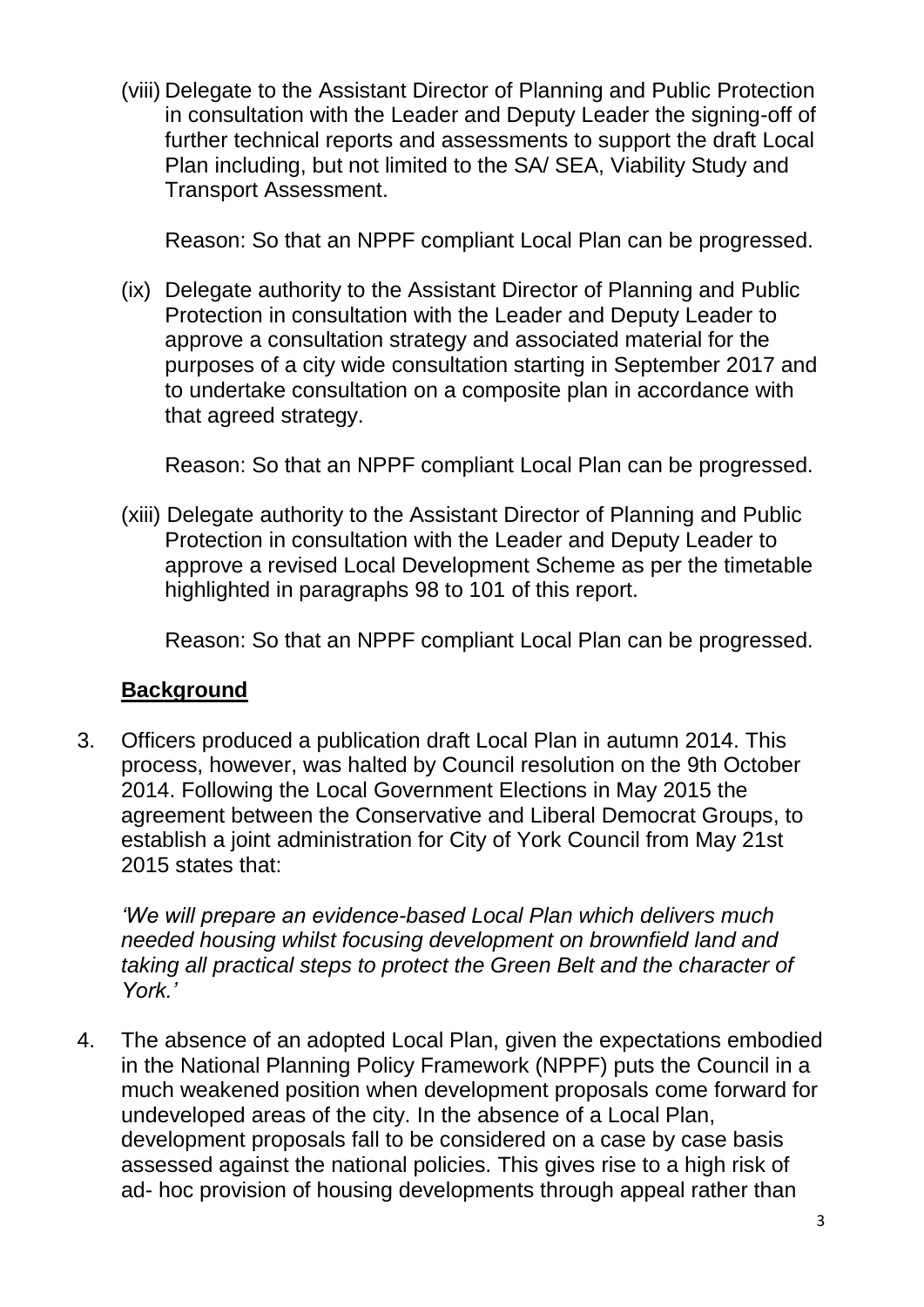through the City's own strategic planning, and an increased risk of challenge to the Council's interpretation of national policy in the Courts. For example, York presently relies on the saved policies in the Regional Spatial Strategy which shows the general extent of the Green Belt – the City must assess individual proposals without the benefit of further Local Policy to inform which areas are more suitable than others for development within that general extent. In development management decision making, when weighing factors in the planning balance, the City is also disadvantaged when seeking to justify protecting land within the general extent of Green Belt, as a national policy compliant 5 year housing supply cannot be demonstrated.

- 5. Although in a recent decision by the Secretary of State he refused a housing proposal in the general extent of the York Green Belt, Members are advised that relying on planning by appeal will risk not being able to deliver the administration's objective of protecting the green belt and the character of York in the longer term, as it fails to provide a clear planned future strategy.
- 6. The last significant stage of Local Plan production occurred in 2016 with the Preferred Sites Consultation. This consultation began on 18<sup>th</sup> July 2017 and ended on  $12^{th}$  September 2016. Circa 2,300 individual responses were received from members of the public, developers and statutory consultees. Consultation responses were published online (redacted in line with Data Protection Act) as part of the report to Executive on 7<sup>th</sup> December 2016 and the Consultation Statement is attached as annex 6 to the Executive Report.
- 7. Also, as Members are aware following reports to the Executive in December and January , after the Preferred Sites Consultation concluded the Ministry of Defence (MOD) announced as part of its Defence Estate Strategy on 7<sup>th</sup> November 2016 the release of three sites in York:
	- Imphal Barracks, Fulford Road:
	- Queen Elizabeth Barr*a*cks, Strensall; and
	- Towthorpe Lines, Strensall.

The reports indicated that technical work needed to be carried out to assess if the sites represented 'reasonable alternatives' and if they did they would need to be considered as part of the Local Plan process.

8. In addition since the Local Plan Publication Draft, was reported to Members in autumn 2014, there have been a number of national and local policy updates. This includes updates to the National Planning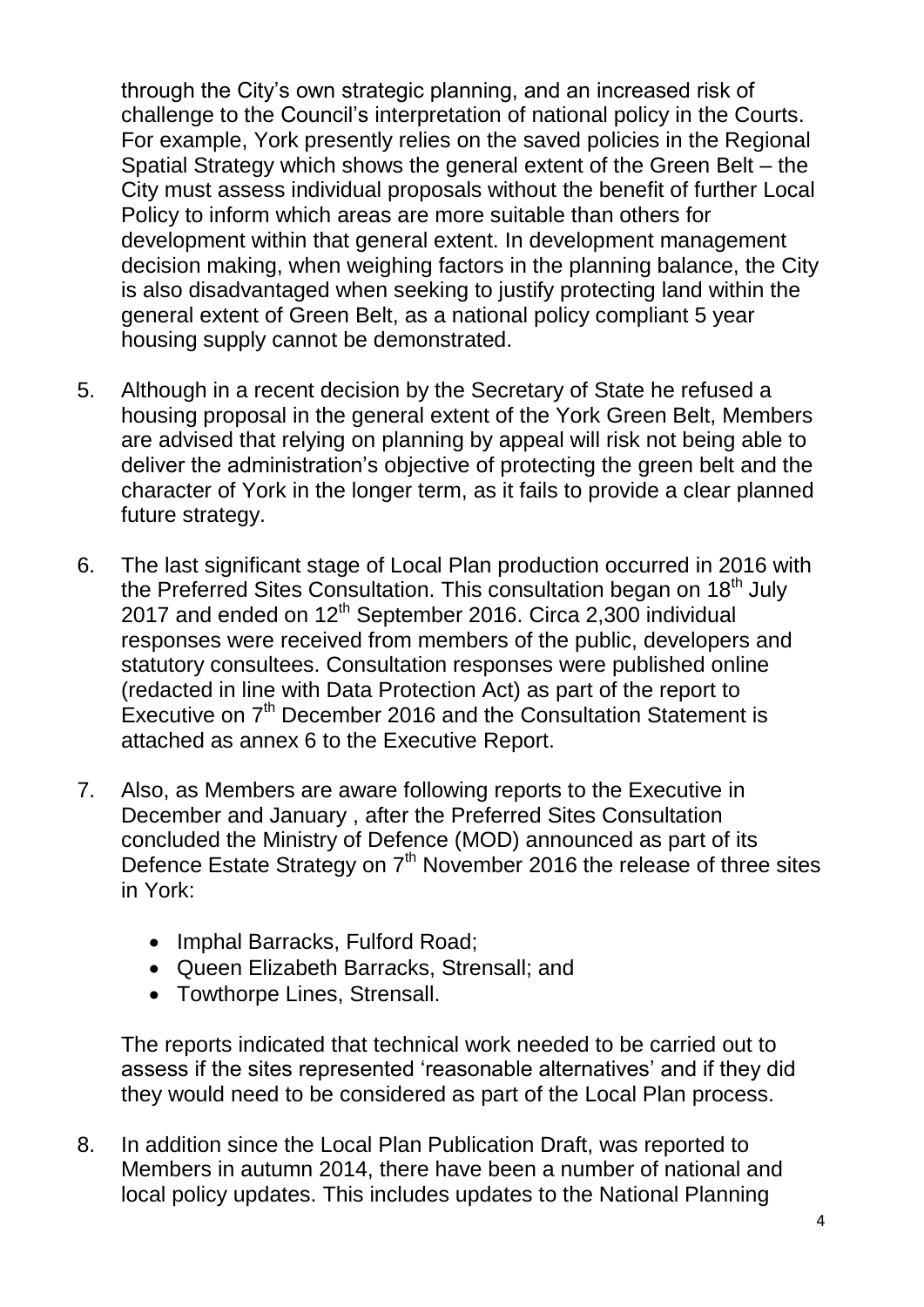Practice Guidance, a new Council Plan and the approval of the One Planet Council Framework to embed One Planet principles into decisionmaking processes across the Council. The evidence base that underpins the emerging Local Plan has also progressed.

- 9. On 7 February 2017, the Department for Communities and Local Government (DCLG) published a Housing White Paper. As part of which, DCLG also consulted on changes to planning policy and legislation in relation to planning for housing, sustainable development and the environment. The consultation ran from 7 February and closed on 2 May 2017. The outcomes of the consultation will involve amendments to the National Planning Policy Framework (NPPF) and regulations. The White Paper could lead to a number of implications for the emerging Local Plans, including potentially, a prescriptive methodology for the calculation of housing number. The full extent of any implications and the associated timescale is presently unclear.
- 10. In response to the context described above Officers have undertaken further work relating to the following interrelated areas:
	- The MOD sites and related supply implications;
	- Housing Need;
	- Employment Need
	- Housing and Employment Land Supply and related consultation responses; and
	- Nonhousing and employment land related policies.

This work is presented in summary below. It will be presented to the Local Plan Working Group (LPWG) on 10<sup>th</sup> July 2017.

# **MOD Sites**

- 11. The sites have been tested against the Local Plan Site Selection Methodology which is based on the emerging Plan's spatial strategy. The full methodology is set out in the Preferred Sites Document (2016). In summary, this is based on a four stage approach as follows:
	- Criteria 1: Protecting environmental assets (including Historic Character and Setting, Nature Conservation assets and functional floodplain);
	- Criteria 2: Protecting existing openspace;
	- Criteria 3: Avoiding areas of high flood risk (Greenfield sites in flood zone 3a);
	- Criteria 4a: Sustainable access to facilities and services; and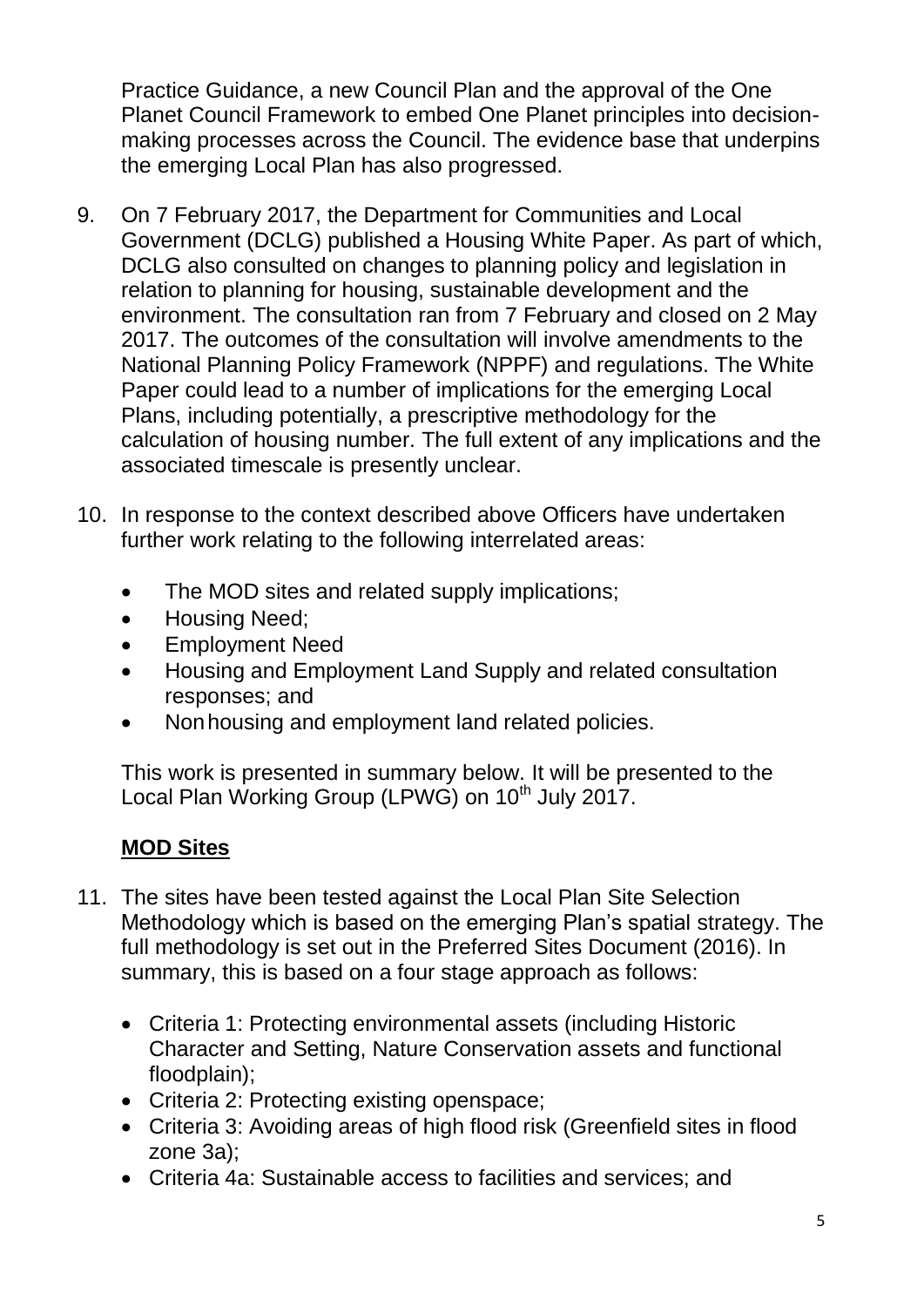- Criteria 4b: Sustainable access to transport.
- 12. Imphal Barracks and Queen Elizabeth Barracks sites both pass criteria 1 to 4 as residential sites. The Towthorpe Line site fails criteria 4 for residential sites but does pass the criteria assessment for consideration for employment use. Following the assessment against Site Selection Criteria 1 to 4 the sites were also considered by the technical officer group. This group includes specialist officers covering areas such as ecology, archaeology, transport and landscape. The outcomes of this work are as follows (see Annex 3: Table 1):

#### Queen Elizabeth Barracks, Strensall

13. Officers consider that the site should be included as a residential site in the Plan. The site could provide up to 623 dwellings and could deliver from 2022/23 onwards at an annual rate of circa 70 dwellings per annum. Given the site's location adjacent to Strensall Common SSSI/SAC there will be a requirement to undertake a Habitat Regulation Assessment (HRA) prior to its inclusion in the final Plan. Further work will also be required to develop a site-specific policy for the site which will include a set of planning principles to inform the subsequent masterplanning of the site. This will cover issues such as archaeology and heritage, transport and access, design, provision of community facilities, ecological mitigation measures and landscaping.

# Imphal Barracks

14. Officers consider that the site should be included as a residential site in the Plan. The site could potentially provide up to 769 dwellings but would not be included until later in the plan period. This reflects the timeframe for release of the site by the MOD (2031) and also the potential for significant resulting transport impacts along the A19 corridor. Further work will also be required to develop a site specific policy for the site which will include a set of planning principles to inform the subsequent masterplanning of the site. This will cover issues such as archaeology and heritage, transport access, design, provision of community facilities, ecological mitigation measures and landscaping.

# Towthorpe Lines

15. Officers consider that the site should be included for potential employment use in the Plan. It does not pass the site selection methodology to be considered as a housing site in the plan, failing on access to services and transport. It should be noted that the MOD would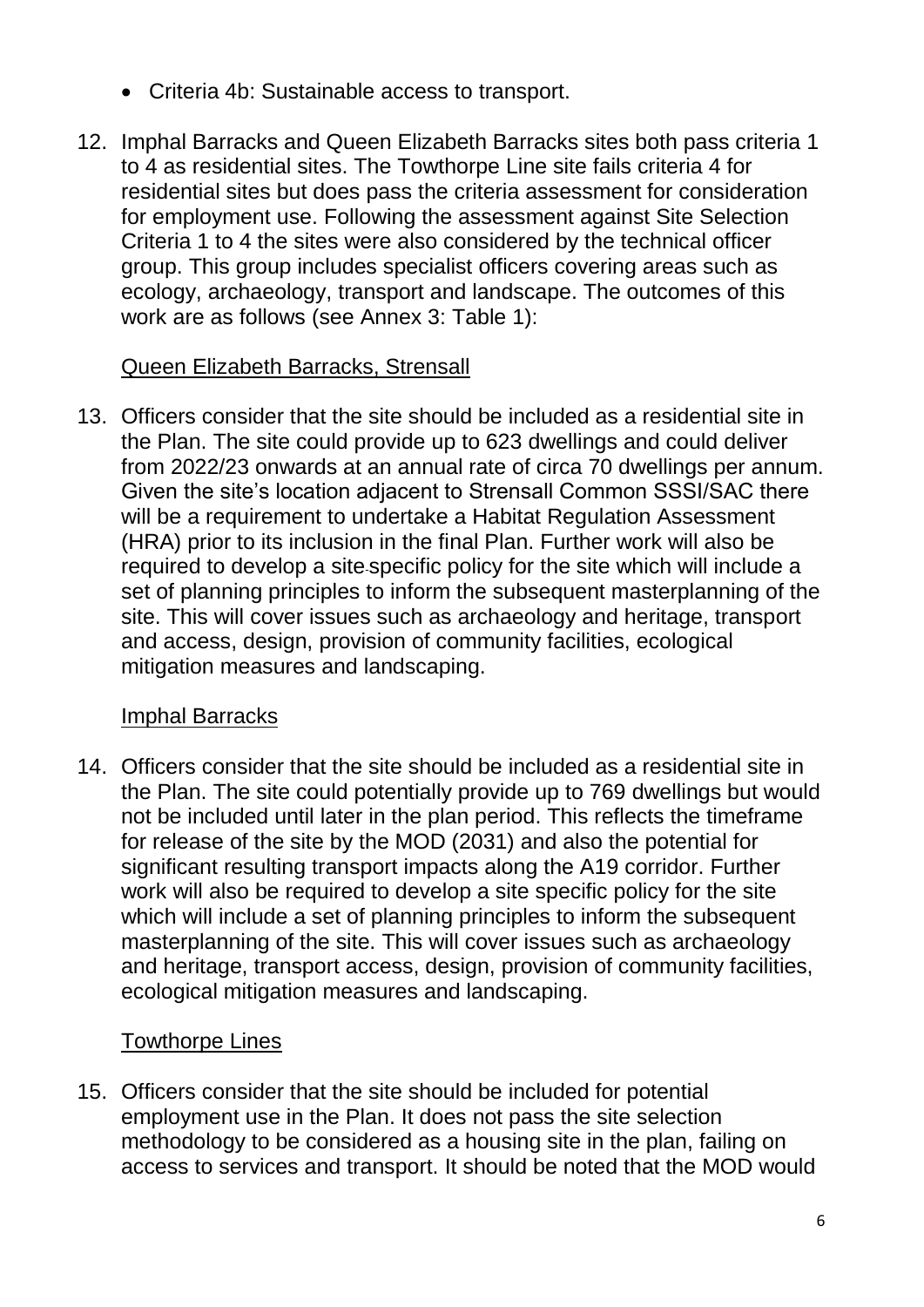like this site to be considered as a housing site with the potential for circa 80 dwellings.

- 16. Technical officers felt that given the distance to facilities, access to the site and adjacency with Strensall Common SSSI/SAC it could potentially be used as a commercial site, more consistent with its current function as a depot for the MOD, subject to appropriate ecological and landscape mitigation. In addition, it was considered that any road linkage improvements required to make the site work in residential terms to connect to Queen Elizabeth Barracks may have a potential impact on Strensall Common and its management.
- 17. Given the site's location adjacent to Strensall Common SSSI/SAC there will also be a requirement to undertake a Habitat Regulation Assessment (HRA) prior to its inclusion in the final Plan. Further work will also be required to develop a site specific policy for the site which will include a set of planning principles to inform the subsequent masterplanning of the site. This will cover issues such as archaeology and heritage, transport and access, design, provision of community facilities, ecological mitigation measures and landscaping.
- 18. The inclusion of the MOD sites, as highlighted in the paragraphs above, would allow an increase of 1,392 dwellings during the proposed Green Belt timeframe (20 years from adoption). It should be noted, however, that the Queen Elizabeth Barracks site will not be released until 2021 and Imphal Barracks until 2031. Annual delivery rates are anticpated as follows:
	- Queen Elizabeth Barracks, Strensall 623 dwellings from 2022/23 onwards at annual delivery rate of 35 p.a for first year and 70 p.a. thereafter; and
	- Imphal Barracks 600 dwellings from 2032/33 to 2037/38 at 120 dwellings per annum. A further 169 dwellings would be delivered in 2038/39 and 2039/40.

# **Housing Need**

19. A key objective of the National Planning Policy Framework (NPPF) is to '*boost significantly the supply of housing*. It requires that Local Planning Authorities identify the objectively assessed need for market and affordable housing in their areas, and that Local Plans translate those needs into land provision targets. Like all parts of a development plan such housing targets should be informed by robust and proportionate evidence.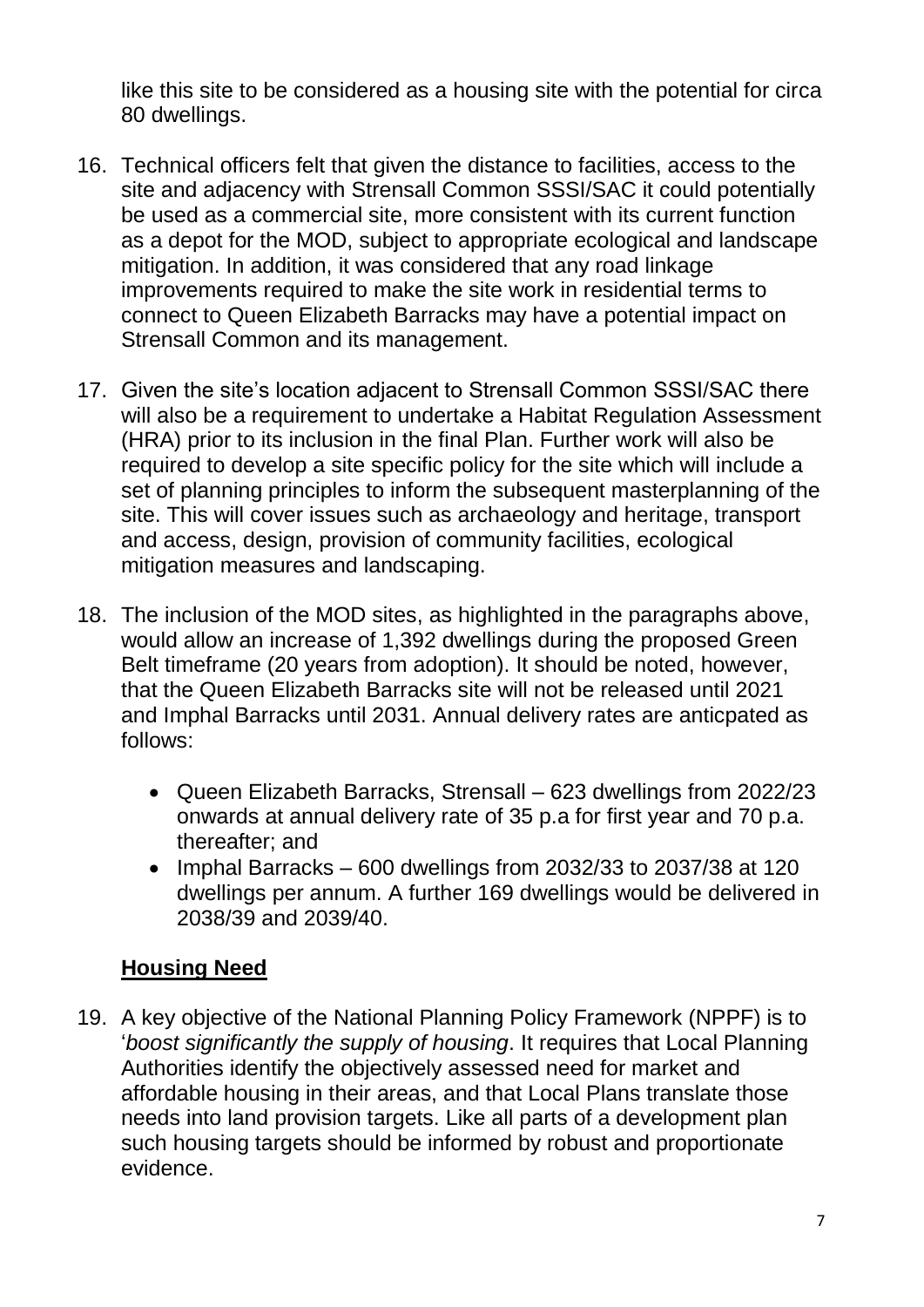20. Paragraph 17 of NPPF sets out a set of core land-use planning principles which should underpin both plan-making and decision-taking. This includes the following:

*"Every effort should be made objectively to identify and then meet the housing, business and other development needs of an area, and respond positively to wider opportunities for growth. Plans should take account of market signals, such as land prices and housing affordability, and set out a clear strategy for allocating sufficient land which is suitable*  for development in their area, taking account of the needs of the *residential and business communities".*

21. The NPPF is clear that Local Plans should provide land to meet their objectively assessed need in full, in so far as their area has the sustainable capacity to do so, stating that*:*

*"Local Plans should meet objectively assessed needs, with sufficient flexibility to adapt to rapid change, unless: any adverse impacts of doing so would significantly and demonstrably outweigh the benefits, when assessed against the policies in this Framework taken as a whole; or specific policies in this Framework indicate development should be restricted".*

- 22. The Preferred Sites Consultation (2016) included a housing figure of 841 per annum based on the SHMA (2016). This figure took account of recent migration trends (Mid Year Population Estimates 2013 and 2014, ONS<sup>1</sup>) and improvements to household formation rates for younger households (25-34 yr age group).
- 23. On the 25<sup>th</sup> May 2016 Office of National Statsitics (ONS) published a new set of (2014-based) sub national population projections (SNPP). These projections were published too late in the SHMA process to be incorporated into the main document however GL Hearn produced an addendum to the main SHMA report which briefly reviewed key aspects of the projections and highlighted what level of housing need is implied by the new information. They recommended that the Council did not need to move away from the previous advice (841 dwelling per annum).
- 24. Following the approval of the Preferred Sites document for consultation at Executive on 29<sup>th</sup> June 2016, DCLG published updated household projections – the 2014 based sub-national household projections in July 2016. As reported to Members of LPWG and Executive in December 2016, GL Hearn were asked to update the SHMA to take account of

 $\overline{a}$ 

<sup>&</sup>lt;sup>1</sup> Office for National Statistics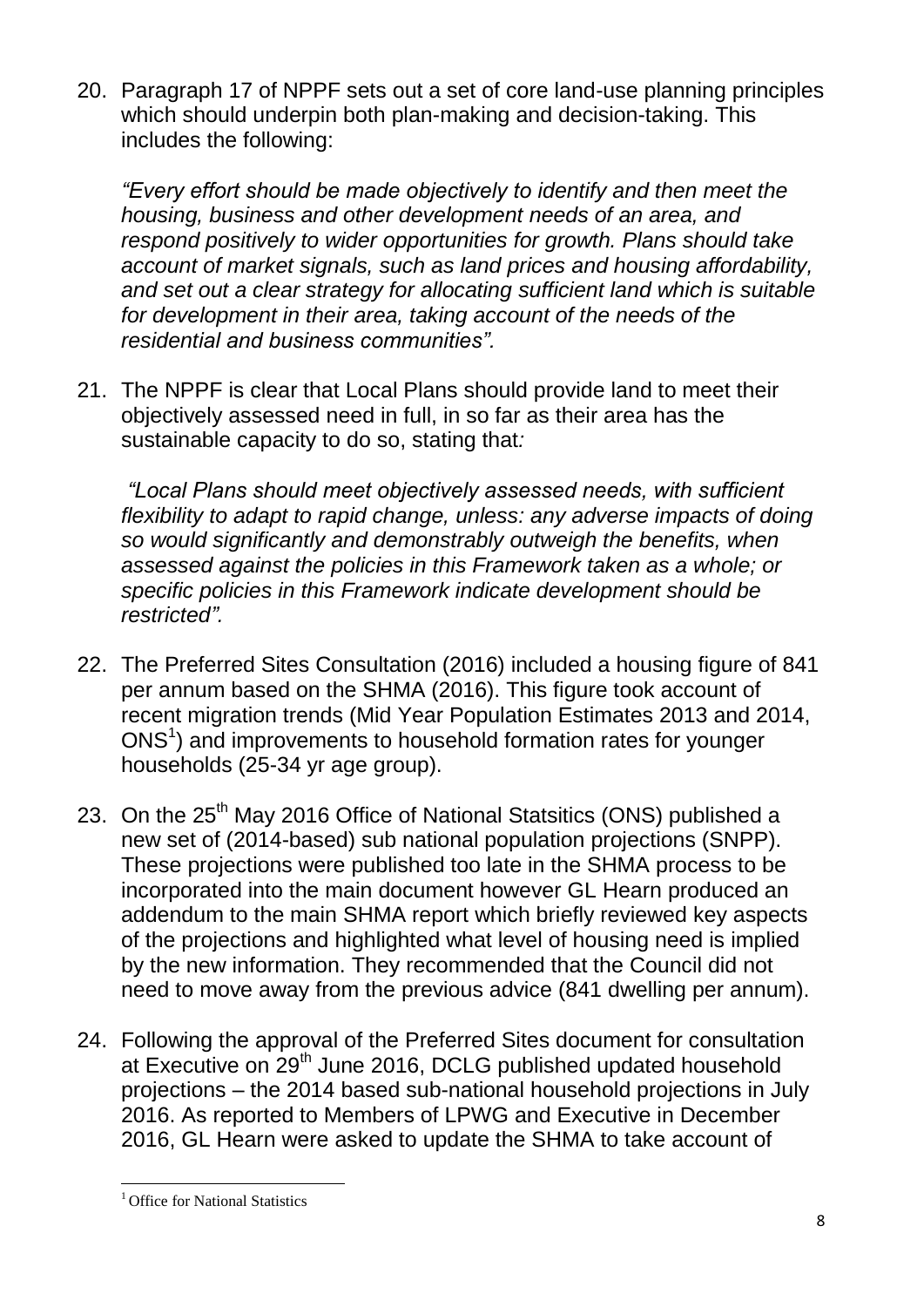these new figures, and to assess the representations received through the PSC consultation relating to OAN.

- 25. The GL Hearn Report (Annex 1) has updated the demographic starting point for York based on the July 2016 household projections (CLG). This increases the demographic starting point from 783 (which was the demographic starting point for the 841 housing need figure as per the 2016 SHMA) to 867 per annum. Guidance (NPPG) indicates that the official projections should be seen as a baseline only.
- 26. Table 1 below indicates the basis of GL Hearn's work.

|                   | $\alpha$ ablow the reposition specific basic of $\alpha$ in $\alpha$ in $\alpha$ |
|-------------------|----------------------------------------------------------------------------------|
| Year              | <b>Households</b>                                                                |
| 2012              | 84,271                                                                           |
| 2032              | 101,389                                                                          |
| 2037              | 104,867                                                                          |
| $\cdot$<br>$\sim$ | <b>ALIA</b><br>$\sim$                                                            |

Table 1: Projected growth based on 2014 SNHP

Source: Derived from ONS and CLG data.

- 27. The table shows that the predicted change 2012 to 2032 is +17,118 households which equates to 856 households per annum. GL Hearn used a vacancy rate of 1.3% to convert households to the dwelling requirement leading to the figure of 867 dwellings pa. The conversion rate is based on Council Tax data for York. The previous 2016 SHMA used a vacancy rate of 3.8% taken from 2011 Census. This, therefore, represents a reduction. Using the same conversion rate and looking longer term the change 2012 to 2037 is +20,596 households which is 824 households per annum. Converted to dwellings it is 835 per annum.
- 28. Paragraph 47 of the NPPF indicates that to boost significantly the supply of housing, local planning authorities should:
	- *'identify and update annually a supply of specific deliverable sites sufficient to provide five years worth of housing against their housing requirements with an additional buffer of 5% (moved forward from later in the plan period) to ensure choice and competition in the market for land. Where there has been a record of persistent under delivery of housing, local planning authorities should increase the buffer to 20% (moved forward from later in the plan period) to provide a realistic prospect of achieving the planned supply and to ensure choice and competition in the market for land;*
	- *identify a supply of specific, developable sites or broad locations for growth, for years 6-10 and, where possible, for years 11-15;'*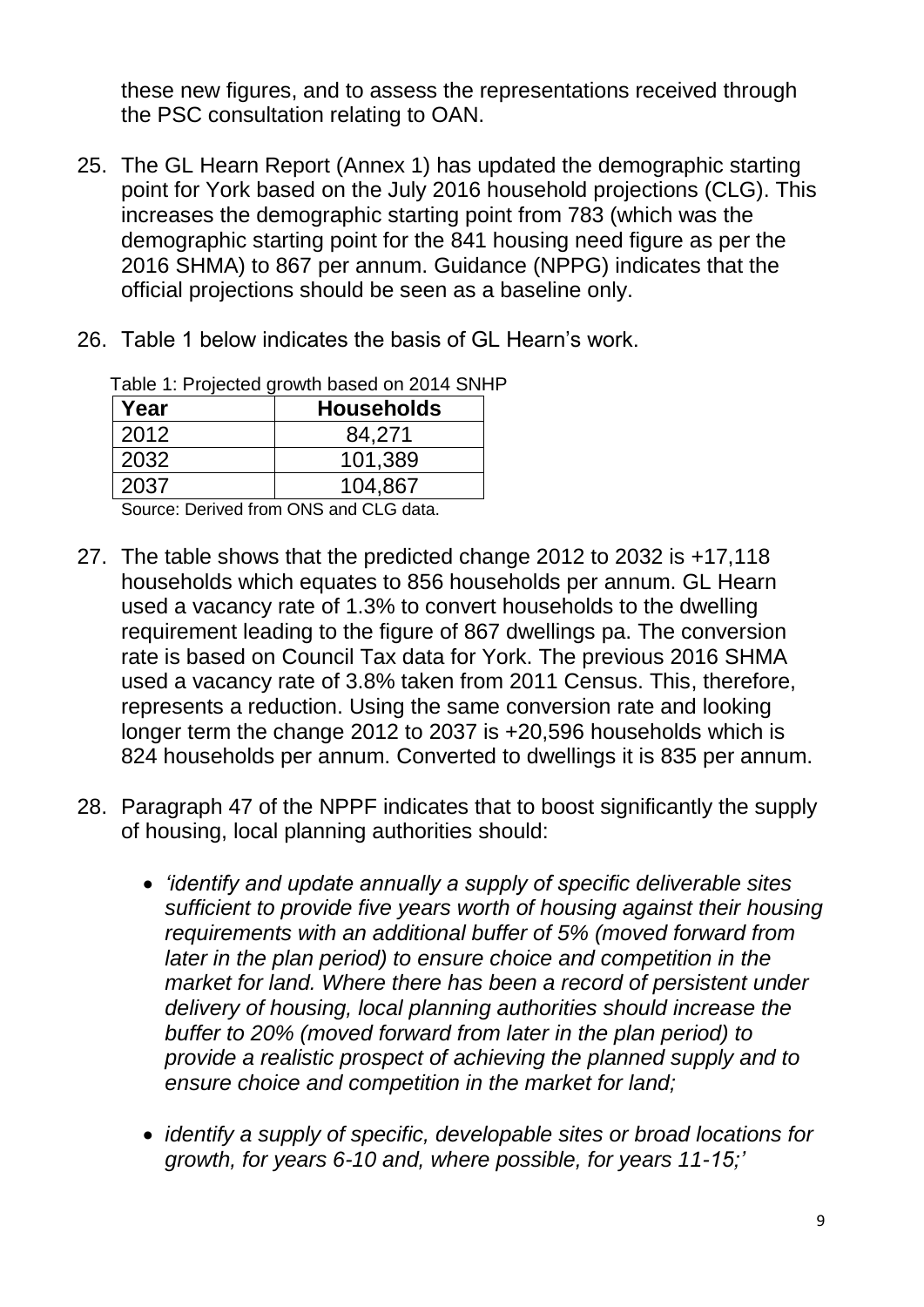- 29. On this basis the figure of 867 is relevant baseline for the 15 year period of the plan period subject to any appropriate adjustments. There is nothing specific in guidance to advise how you look in the post plan period at OAN as most authorities are not setting a greenbelt boundary. In order to create a robust position for examination it would seem most appropriate to continue with the 15 year needs estimate for the full Green Belt time period.
- 30. The GL Hearn report recommends that based on their assessment of market signals evidence and some recent Inspectors decisions that York should include a 10% market signals adjustment to the 867 figure. This would increase the housing figure to 953 per annum. The market adjustment is based on an assessment of both market signals and affordable housing need. GL Hearn has considered a single adjustment to address both of these issues as they are intrinsically linked.
- 31. The GL Hearn Report does not review affordable housing need but it is conculded that this is unlikely to have changed significantly from the 2016 SHMA which identified a net affordable housing need of 573 dwellings. It should be noted that large parts of this need is either existing households (who do not generate need for additional dwellings overall) or newly forming households (who are already included within the demographic modelling).
- 32. In terms of market signals the SHMA reports that by Q2 2016 median house prices in York had reached £225,000 a notable increase on the Q4 2014 position of £195,000. The SHMA also notes that the median private rental data shows a median rental price of £700 pcm for York which compares to the average in England of £650 pcm and in the Yorkshire and Humber region of £500 pcm. GL Hearn also looked that the relationship between lower quartile house prices and lower quartile earnings. As of 2015 the lower quartile house prices in York are 8.9 times higher than lower quartile earnings.
- 33. On balance, GL Hearn concludes that the market signals in York are quite strong and there is a notable affordable housing need. Combined these would merit some response within the OAN. Any adjustment should however be considered as addressing both elements. National Guidance (PPG) sets out that the scale of such an adjustment should be *"a level that is reasonable"*. SHMAs around the country have generally applied adjustments to improve affordability of up to 20%. There have been exceptions to this, such as in Cambridge (where a 30% adjustment has been recommended). There are also some examples across the country where a 0% market signal uplift has been accepted at Examination. This includes Mendip, Stratford-upon Avon, Crawley and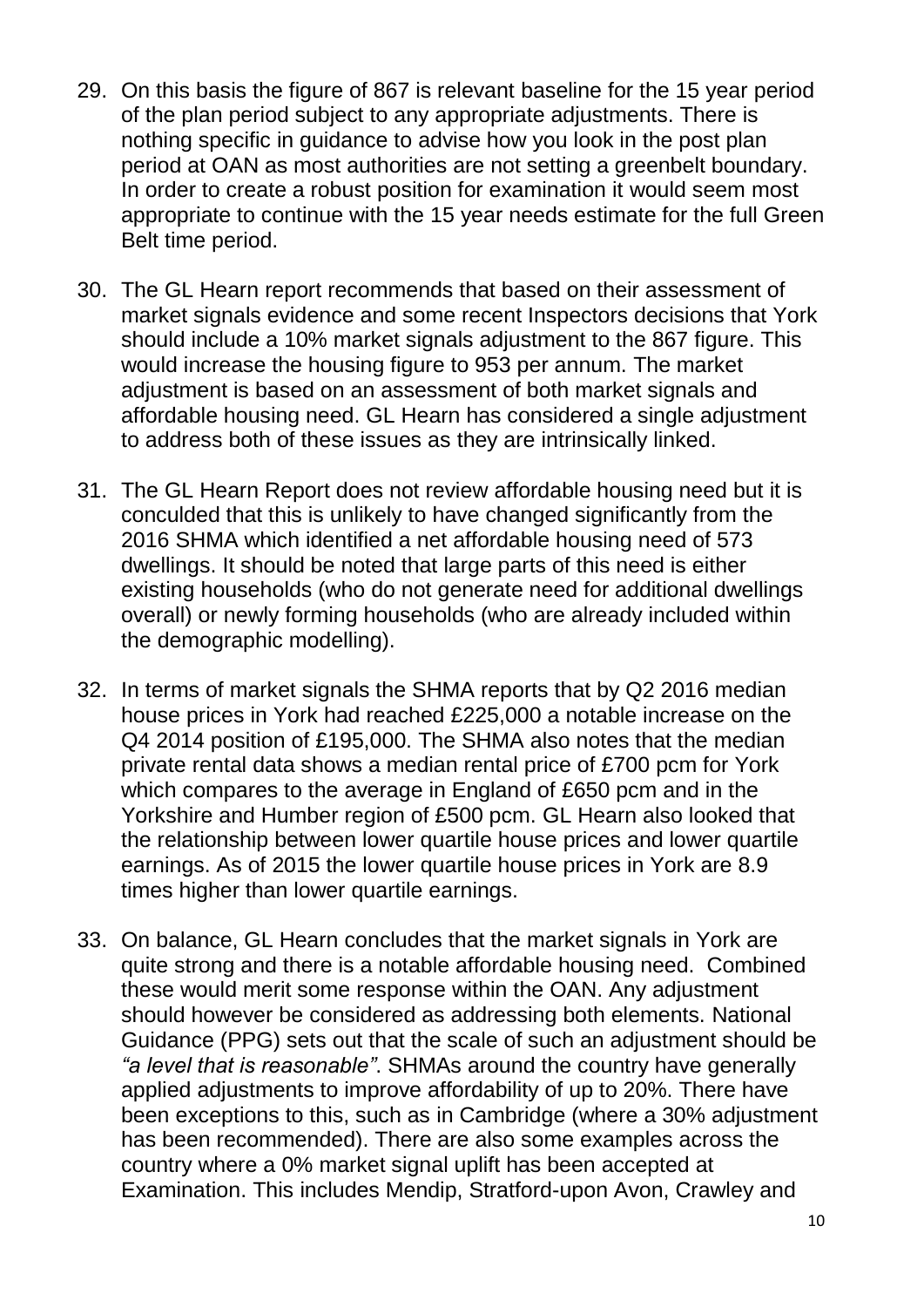Cornwall. It should be noted, however, that each examination involved the consideration of the individual circumstances of these authorities.

- 34. On balance, the judgement of GL Hearn is that a 10% adjustment is justified in York on the basis of the previously established affordable housing need and the updated market signals evidence.
- 35. Considering the SHMA recommendation in the context of past delivery; from the effective start date of the plan the 1<sup>st</sup> April 2012 up until the latest monitoring date of  $31<sup>st</sup>$  March 2017 there has been 3,432 net housing completions. This equates to an annual average of 686 dwellings. For context the 10 year average 2007 to 2017 is 575 dwellings per annum.

# **Employment Need**

- 36. The National Planning Policy Framework (NPPF) provides a clear position on the need to build a strong competitive economy. In respect of Local Plans it states, at paragraph 21 the Plan should: -
	- set out a clear economic vision and strategy for their area which positively and proactively encourages sustainable economic growth; and
	- set criteria, or identify strategic sites, for local and inward investment to match the strategy and to meet anticipated needs over the plan period.
- 37. The Employment Land Review (ELR) July 2016 published as part of the Preferred Sites Consultation used econometric projections by Oxford Economics (OE) dated May 2015 as the forecast for employment land demand over the Local Plan period. These forecasts provided the starting point for determining the amount and type of employment land required to be identified in the Plan. The projections by Oxford Economics presented a baseline scenario for York forecasting a job growth of 10,500 jobs over the period 2014-2031. Two further scenarios were considered by OE; scenario 1 – higher migration and faster UK recovery, which identified an additional 4,900 jobs above the baseline over the same period and scenario 2 – re-profiled sector growth which identified 500 additional jobs above the baseline. Scenario 2 was endorsed as it reflected the economic policy priorities of the Council to drive up the skills of the workforce and encourage growth in businesses which use higher skilled staff.
- 38. To sensitivity test the original 2015 OE projections, the latest Experian economic forecasts used within the Regional Econometric Model (REM)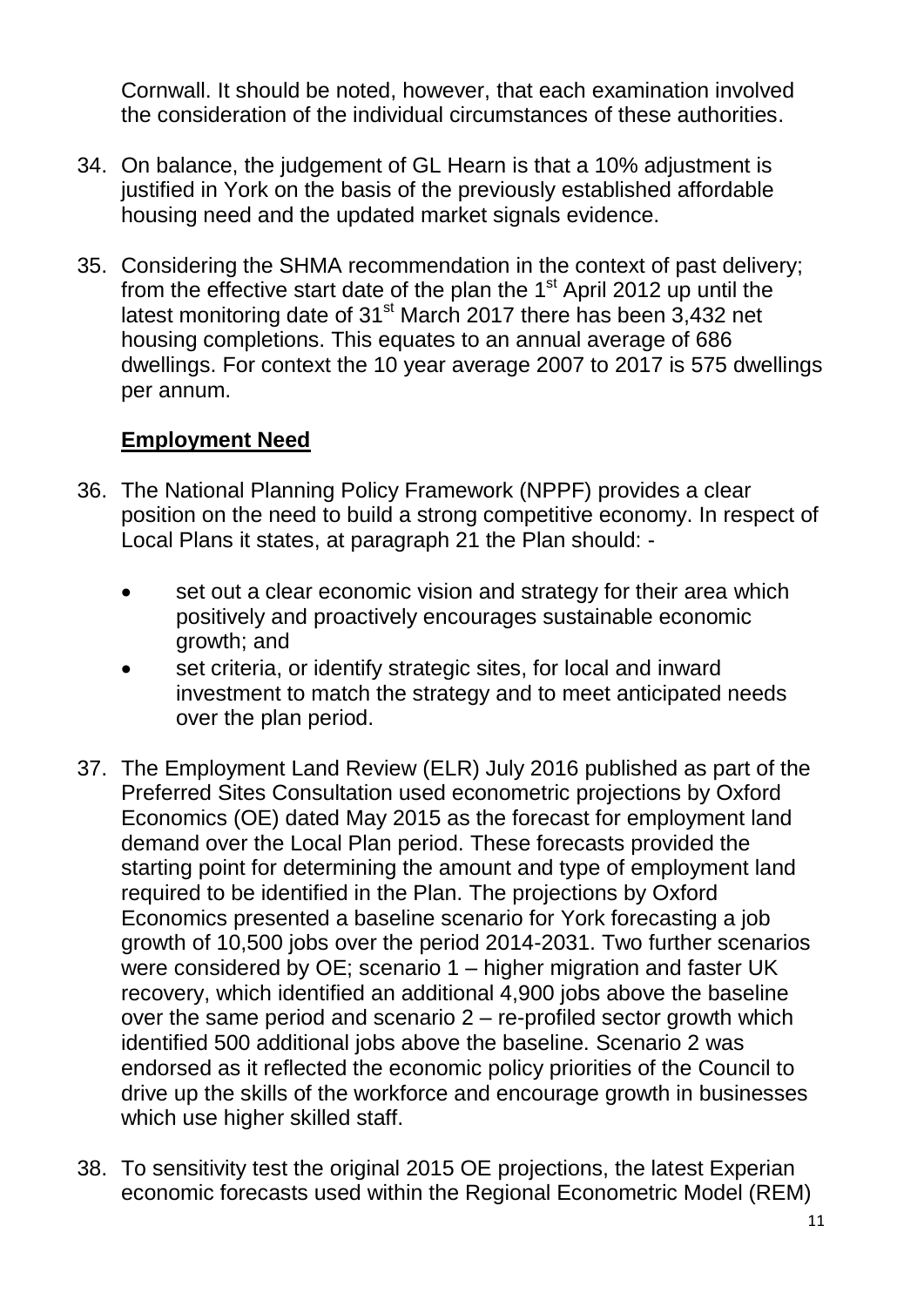have been used for comparison. While both econometric models use national forecasts applied through a set of assumptions as to the breakdown, the assumptions differ slightly. Neither models are more accurate than the other but use different modelling assumptions about what could happen with the economy over the next 15 to 20 years.

- 39. In terms of the Local Plan it is important to ensure there is sufficient flexibility within the land supply for a range of scenarios rather than an exact single figure which one can precisely plan to with complete certainty. In summary the Experian model broadly supports the original growth projections included in the OE 2015 model.
- 40. The case for further flexibility is enhanced by recent changes to permitted development enabling offices to be converted to housing without having to apply for planning permission. For York, based on completions only, there has been some 19,750sqm of office space lost to residential conversion over the last three monitoring years between 2014/15 and 2016/17. Records show that unimplemented Office to residential conversions (ORC) consents at 31<sup>st</sup> March 2017 include for the potential loss of a further 27,300sqm of office floorspace if implemented.
- 41. The employment based forecasts arising from the model are then used to calculate floorspace and site requirements against the planning use classes. In addition they are also adjusted in the following ways:
	- The timeframe has been changed to reflect the revised plan period 2012 – 2032/33 2037/38;
	- Account has been taken of development between 2012 2017; and
	- A 5% vacancy factor and an additional 2 year land supply to allow for time for developments to be complete.

The outcomes of this work are set out in Table 2.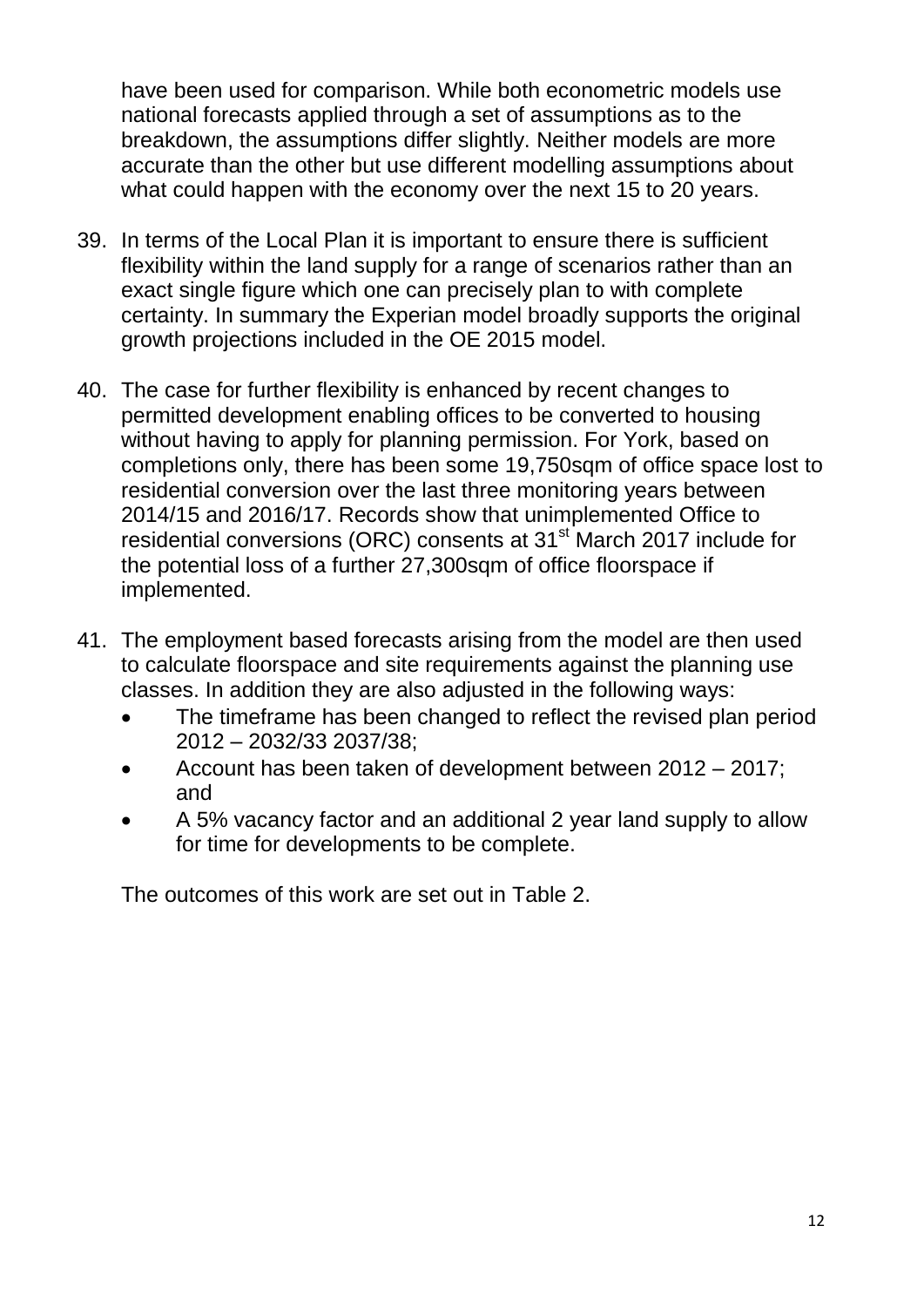**Table 2: Scenario 2 Employment Land Requirements 2017-2038 (including 5% vacancy), Factoring in Change of Supply 2012-2017 and including 2 Years Extra Supply**

| <b>Use</b><br><b>Class</b> | <b>Scenario 2</b><br>2017-33 |              | <b>Scenario 2</b><br>2033-38 |              | <b>Scenario 2 Total</b><br>2017-2038 |              |
|----------------------------|------------------------------|--------------|------------------------------|--------------|--------------------------------------|--------------|
|                            | <b>Floorspace</b><br>(m2)    | Land<br>(Ha) | <b>Floorspace</b><br>(m2)    | Land<br>(Ha) | <b>Floorspace</b><br>(m2)            | Land<br>(Ha) |
| B <sub>1</sub> a           | 94,771.32                    | 11.7         | 12,310                       | 2.1          | 107,081                              | 13.8         |
| B <sub>1</sub> b           | 7,883.40                     | 2.1          | 1,644                        | 0.4          | 9,527                                | 2.5          |
| B <sub>1</sub> c           | 8480.6                       | 1.5          | 1,435                        | 0.4          | 9,916                                | 1.9          |
| <b>B2</b>                  | 0.00                         | 0.0          |                              | 0            | O                                    | 0.0          |
| B <sub>8</sub>             | 69,034.70                    | 12.9         | 15,705                       | 3.2          | 84,740                               | 16.1         |
| <b>B</b> uses              |                              |              |                              |              |                                      |              |
| sub-                       | 180,170                      | 28.2         | 31,094                       | 6            | 211,264                              | 34.3         |
| total                      |                              |              |                              |              |                                      |              |
| D <sub>2</sub>             | 15,577                       | 2.7          | 4,398                        | 1.1          | 19,975                               | 4            |
| <b>Total</b>               | 195,747                      | 30.9         | 35,492                       | 7.1          | 231,239                              | 38           |

# **Housing Land Supply**

- 42. The plan period runs from 2012 to 2033, in addition as York is setting detailed Green belt Boundaries for the first time it is also important to consider the period beyond the end date of the plan to 2038 to provide an enduring Green Belt; a requirement of the NPPF. The plan uses a start date of 2012 as it's required to fit with the start date for Government projections. This means that any under delivery between 2012 and 2017 against levels of housing completions has to be met during the plan period. This is known as the 'shortfall' or 'under-supply'.
- 43. When considering the supply of houses it is important to consider completions to date and unimplemented positions. The current position is summarised in table 3 below.

| <b>Table 3 Committed Supply and Windfalls</b> |  |
|-----------------------------------------------|--|
|-----------------------------------------------|--|

| Plan period 1st April 2012 to 31st March 2033 / 2038 |             |  |
|------------------------------------------------------|-------------|--|
| Net Completions 1st April 2012 to 31st March 2017    | 3432        |  |
| Unimplemented Permissions @ 1st April 2017           | 3758        |  |
| Windfalls (from Year 4) @ 169 pa                     | 2197 / 3042 |  |
| <b>Contribution to Supply</b>                        | 10.232      |  |

44. Table 3 includes an allowance for windfalls. Windfalls sites, as defined in the NPPF (March 2012) are: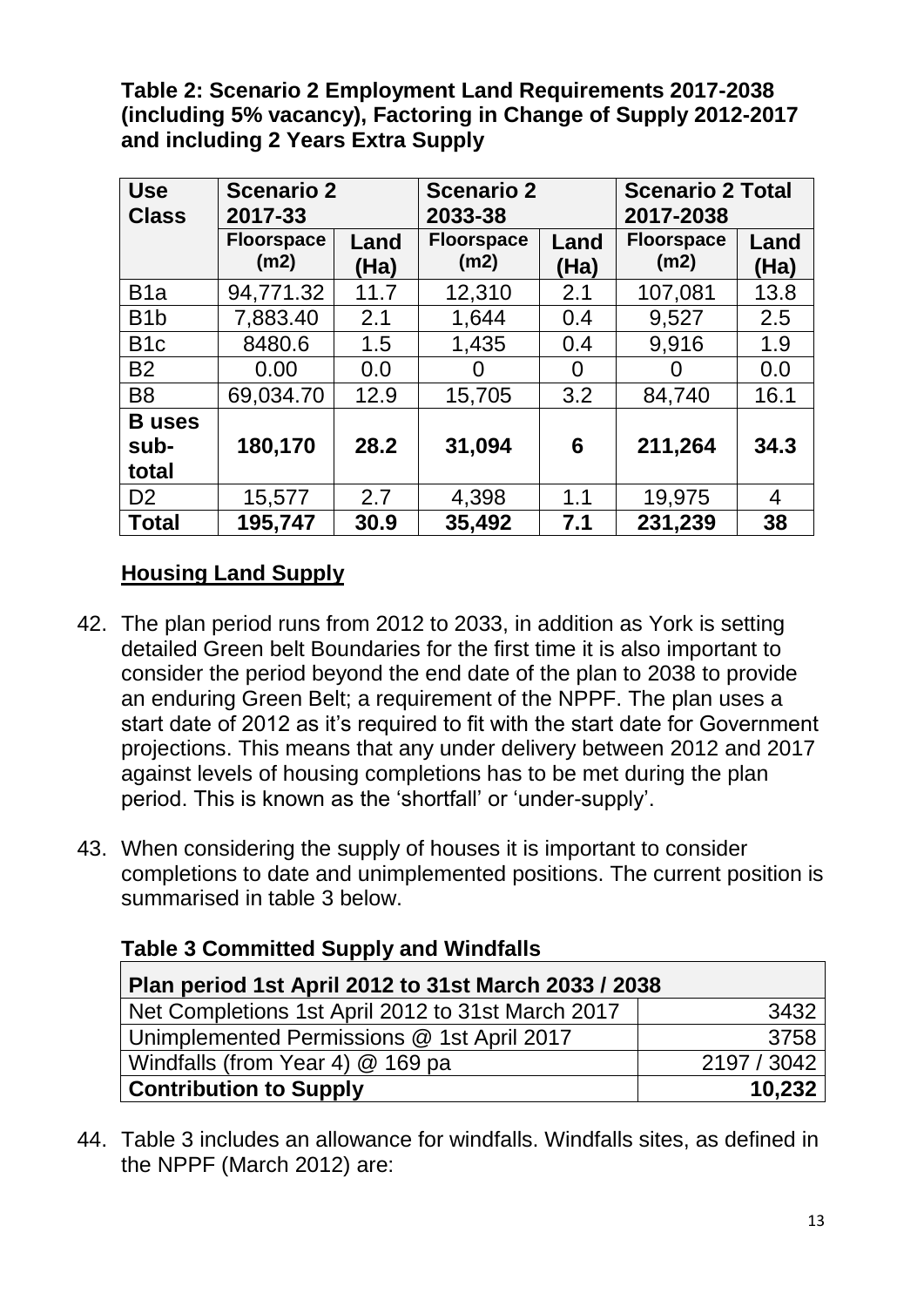'*Sites which have not been specifically identified as available in the Local Plan process – they normally comprise previously developed sites that have unexpectedly become available*.'

The inclusion of these unidentified sites represents an element of risk and are typically not allocated for development or highlighted within the Strategic Housing Land Availability Assessment.

- 45. During the consultation on Preferred Sites responses were received from the public, developers and landowners all of which need to be considered before progressing the Local Plan to its next stage of development.
- 46. Following the consideration of all consultation responses officers have identified a number of sites where Members may wish to consider accepting a change to the previous Preferred Sites (2016) position. Annex 3 to the Executive report summarise the outcomes of this work and includes:
	- Sites where no or minor changes are suggested (Table 4 below);
	- Sites with a more significant change which Members may wish to consider (including boundary changes and deletions) (Table 5);
	- New sites which conform with the Council's approach to sites selection, which Members may wish to consider (Table 5); and
	- Sites where proposed boundary changes not considered appropriate.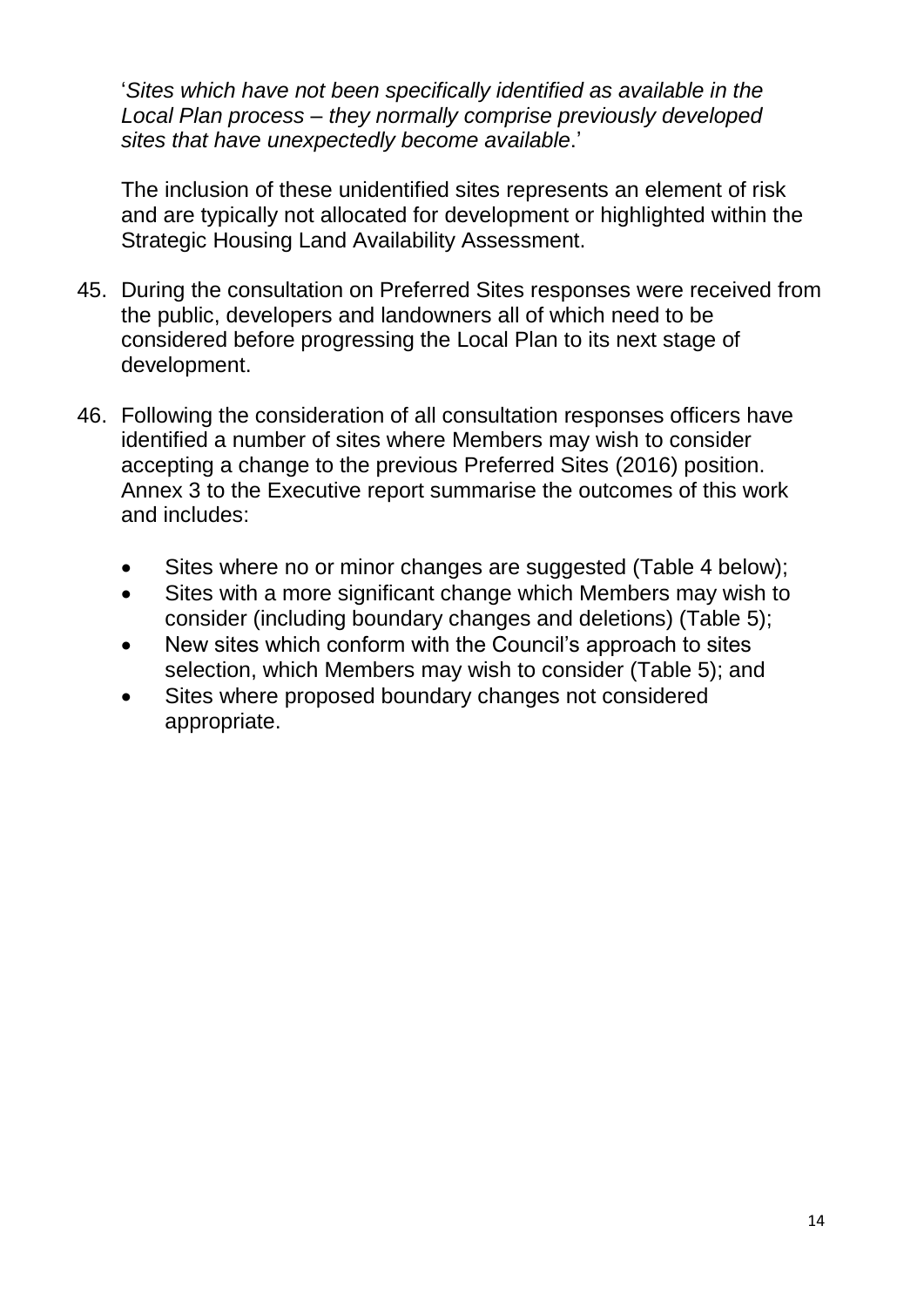|--|

| <b>Allocation</b>       | <b>Site Name</b>                                              |
|-------------------------|---------------------------------------------------------------|
| <b>Reference</b>        |                                                               |
| ST <sub>1</sub>         | <b>British Sugar/Manor School</b>                             |
| $\overline{\text{ST2}}$ | Civil Service Sports Ground, Boroughbridge Rd                 |
| ST <sub>4</sub>         | Land adjacent to Hull Road                                    |
| ST <sub>5</sub>         | <b>York Central</b>                                           |
| ST <sub>8</sub>         | <b>Land North of Monks Cross</b>                              |
| ST <sub>9</sub>         | Land North of Haxby                                           |
| <b>ST16</b>             | Terry's Extension Sites 1 (Terry's Car Park) & 2 (Land to the |
|                         | rear of Terry's Factory)                                      |
| <b>ST31</b>             | Land at Tadcaster Rd, Copmanthorpe                            |
| <b>ST32</b>             | Hungate                                                       |
| <b>ST33</b>             | <b>Station Yard, Wheldrake</b>                                |
| $\overline{H1}$         | <b>Heworth Green Gas Works</b>                                |
| H <sub>3</sub>          | <b>Burnholme School</b>                                       |
| H <sub>5</sub>          | <b>Lowfield School</b>                                        |
| H <sub>6</sub>          | Land R/O The Square, Tadcaster Road                           |
| H7                      | <b>Bootham Crescent</b>                                       |
| H <sub>8</sub>          | Askham Bar Park and Ride                                      |
| H10                     | The Barbican                                                  |
| H <sub>20</sub>         | Oakhaven EPH                                                  |
| H <sub>21</sub>         | <b>Woolnough House</b>                                        |
| H <sub>22</sub>         | <b>Heworth Lighthouse</b>                                     |
| H <sub>29</sub>         | Land at Moor Lane, Copmanthorpe                               |
| H31                     | Eastfield Lane, Dunnington                                    |
| H39                     | North of Church Lane, Elvington                               |
| H43                     | Manor Farm Yard, Copmanthorpe                                 |
| H <sub>51</sub>         | <b>Morrell House</b>                                          |
| H <sub>52</sub>         | <b>Willow House EPH</b>                                       |
| H <sub>53</sub>         | Land at Knapton Village                                       |
| H <sub>55</sub>         | Land at Layerthorpe                                           |
| H <sub>56</sub>         | Land at Hull Road                                             |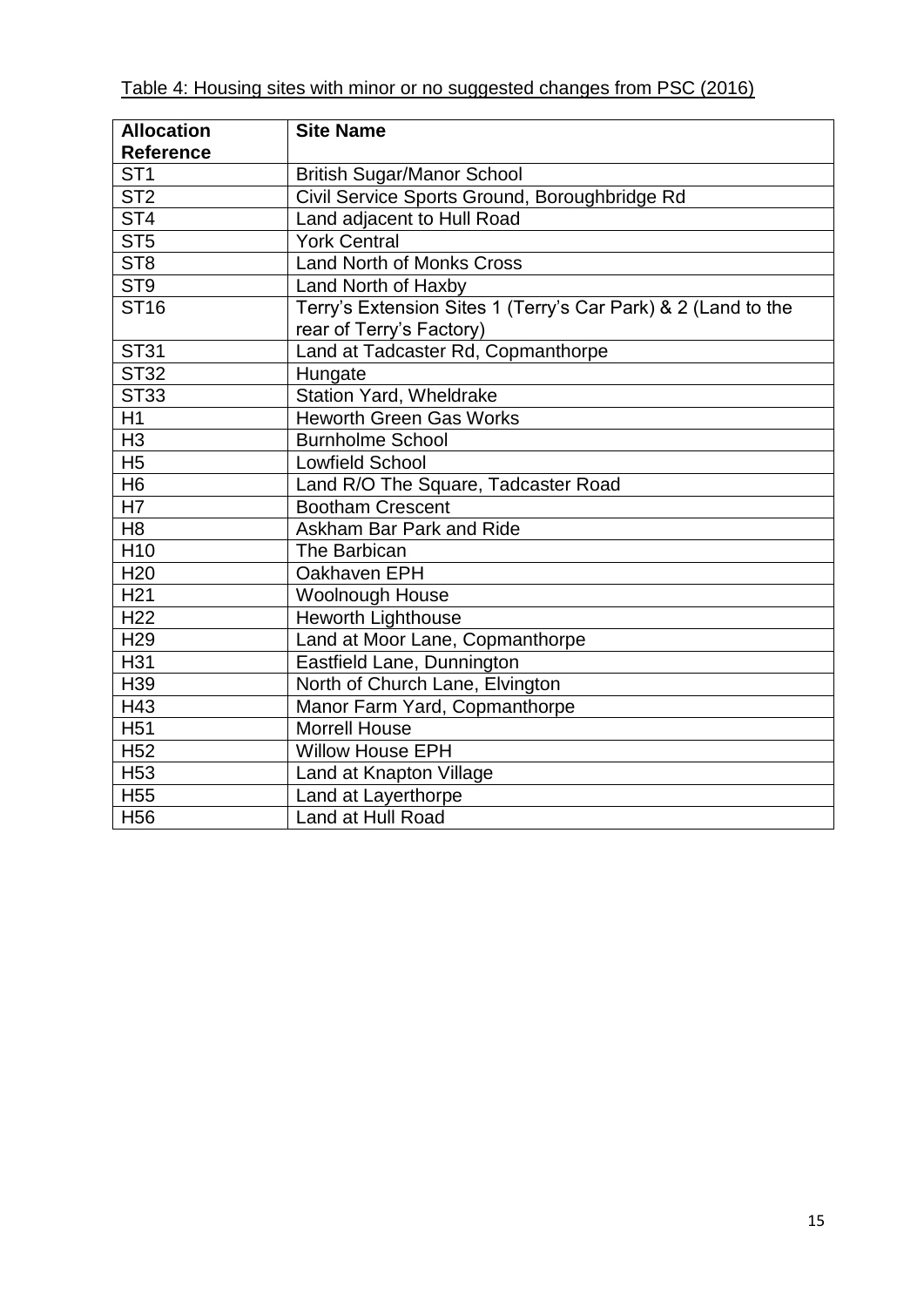Table 5: Sites including significant change which Members may wish to consider

| <b>Allocation Reference</b> | <b>Site Name</b>                                 |
|-----------------------------|--------------------------------------------------|
| Sites 934/935/936           | Queen Elizabeth Barracks, Strensall              |
| Sites 624/937/939           | <b>Imphal Barracks</b>                           |
| ST <sub>7</sub>             | Land East of Metcalfe Lane                       |
| <b>ST14</b>                 | Land West of Wigginton Road                      |
| <b>ST15</b>                 | Land West of Elvington Lane                      |
| <b>ST17</b>                 | <b>Nestle South</b>                              |
| Former SF15                 | <b>Land North of Escrick</b>                     |
| Site H <sub>2</sub> b       | Land at Cherry Lane                              |
| Site H <sub>12</sub>        | Land R/O Stockton Lane/Greenfield Park Drive     |
| Site H <sub>23</sub>        | Grove House                                      |
| Site H <sub>25</sub>        | <b>Heworth Green North</b>                       |
| Site H <sub>28</sub>        | Land to north of North Lane, Wheldrake           |
| Site H <sub>37</sub>        | Land at Greystones, Haxby                        |
| Site H <sub>38</sub>        | Land to rear of Rufforth Primary School          |
| Site H46                    | Land North of Willow Bank and East of Haxby Road |
| Site H54                    | <b>Whiteland Field, Haxby</b>                    |
| Site H57                    | <b>Poppleton Garden Centre</b>                   |
| Former SF10                 | Land North of Riverside Gardens, Elvington       |
| <b>New Site</b>             | Land at Victoria Farm, Rufforth                  |
| <b>New Site</b>             | Land at Maythorpe, Rufforth                      |
| <b>New Site</b>             | <b>Former Clifton Without Primary School</b>     |

- 47. The sites in table 4 above include sites with no or suggested minor changes to the Preferred Sites Consultation (2016) position. This includes the York Central site whose overall quantum for residential is 1500 dwellings with 1250 dwellings in the plan period. As Members are aware however, the York Central site is subject to detailed ongoing technical work and masterplanning which may increase the overall residential capacity of the site. This will be confirmed as the Local Plan progresses towards Publication stage and will be reflected in future iterations of the Plan.
- 48. The sites in table 5 above include more significant changes which Members may wish to consider. These include the MOD sites previously highlighted in this report and deletion of three sites; Heworth Green North, which following revisions falls below the site allocation threshold, Poppleton Garden Centre which is now identified potentially for employment uses and Whiteland Field Haxby. It also includes Nestle South which has been amended to reflect the revised planning application and associated work. The inclusion of Grove House and Clifton Without reflect decisions made by the Council's Executive. Other sites included follow the consideration by Officers of submitted technical work.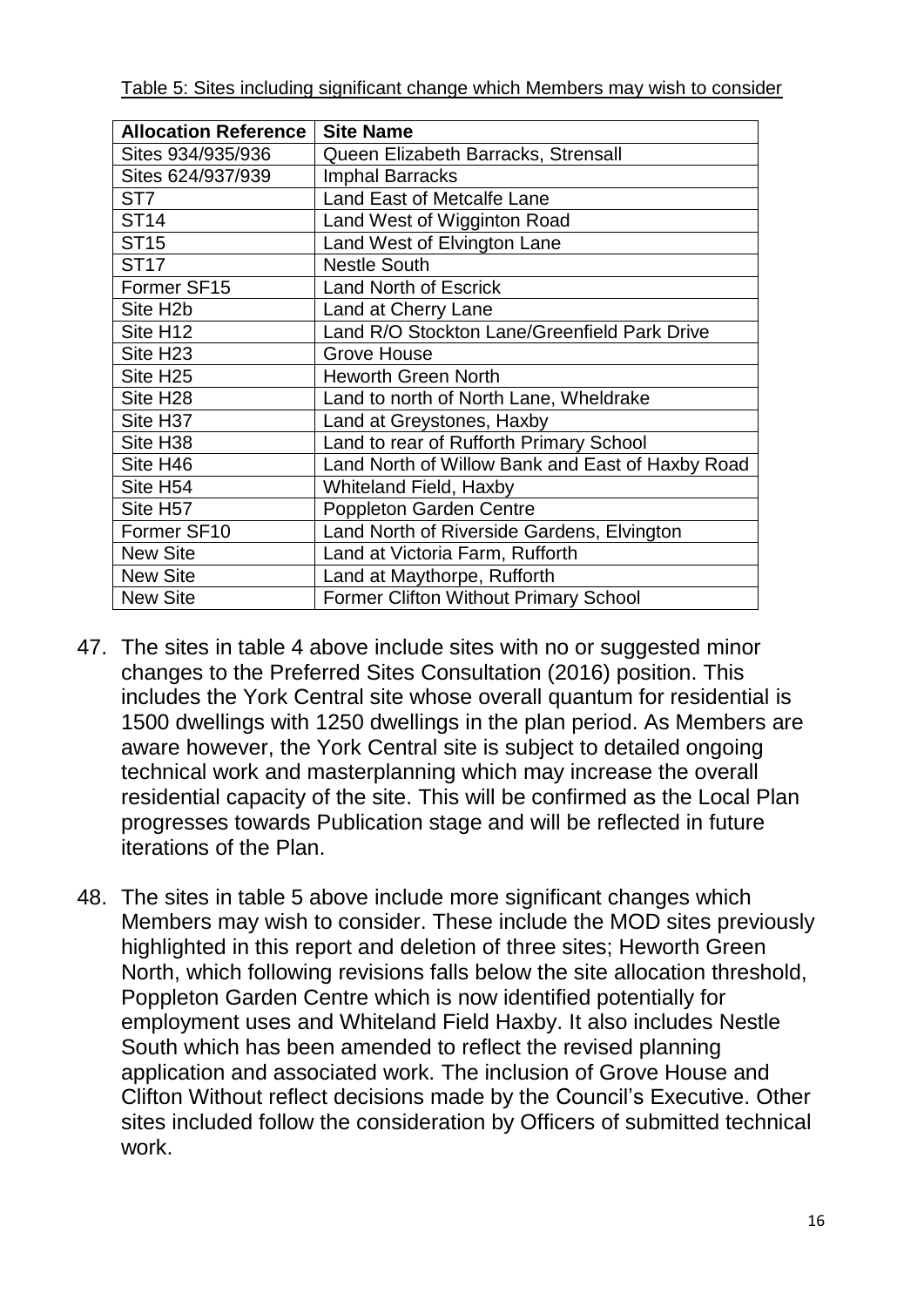49. If Members accept the recommendation of the GL Hearn Report then the additional sites and boundary revisions highlighted in Annex 3 would need to be incorporated within the Local Plan (including the MOD sites). If, however, Members do not agree the GL Hearn Report and the sites included in Annexes 3, 4 and 5. They will need to particularise concerns and consider whether they wish further work to be commissioned.

# **Employment**

- 50. The Preferred Sites Document (2016) included a portfolio of employment sites (both strategic<sup>2</sup> and non-strategic) that would provide for the employment need requirements identified in the ELR (2016).The work undertaken by Officers does not suggest that the overall need figure needs to be revisited and this does not, therefore, lead to a need for additional land. However, a number of strategic high-level responses were received as part of this consultation in relation to the proposed employment sites and overall levels of employment growth. These are summarised below.
- 51. Flexibility requirements were discussed in the original ELR (2016). A number of comments were received through the consultation stating that further work was needed on assessing flexibility requirements. Make it York stated that it is important in confirming the employment allocations that the Council has ensured not only a sufficient overall quantum but that there is sufficient range and flexibility to deliver land requirements throughout the whole plan period. Following what Make it York call 'significant losses' of office accommodation under permitted development (PD) rights, it has been suggested that there is a severe shortage of high quality Grade A office stock within the city centre and old stock being removed from the market that is not currently being replaced.
- 52. The York and North Yorkshire Chamber of Commerce suggested that on the basis of sites identified in the Preferred Sites Consultation (2016) it is unlikely that the future supply will offer a sufficient range of choices of location for potential occupiers and that there will be a risk that York would lose out on investment for potential occupiers. The Chamber considers that further land should be identified to broaden the portfolio of sites available to cater for York's diverse high value added business. Make it York also suggested that allocating land flexibly amongst the use classes would help to mitigate risk of undersupply and is strongly welcomed.

 $\overline{a}$ 

<sup>&</sup>lt;sup>2</sup> Strategic sites are sites 5ha and above.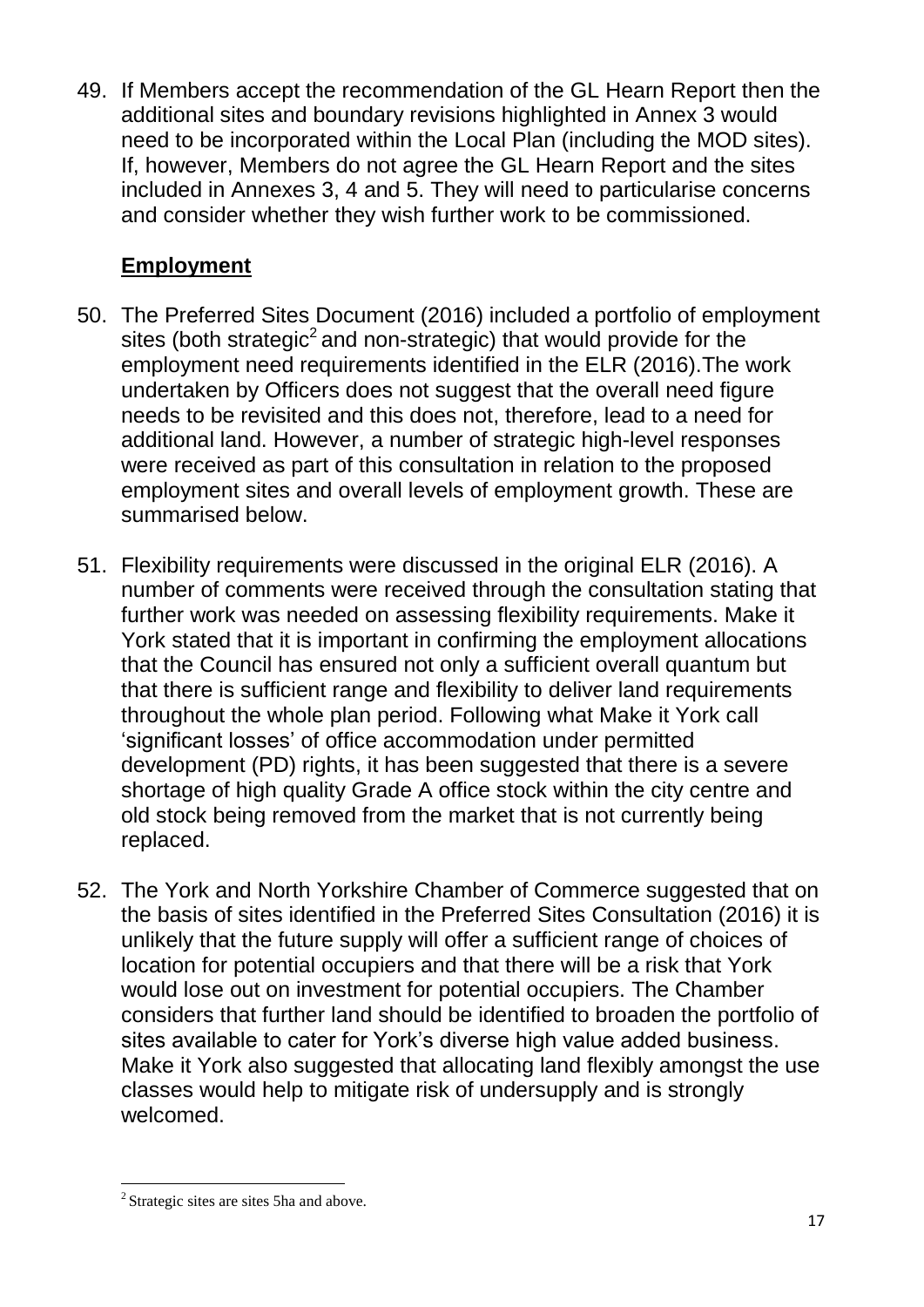- 53. Make it York state that it will be very important to monitor and respond to the change of supply over the whole plan period. Allowing flexibility to adapt and change use classes within site allocations will be critically important in ensuring the risk of undersupply is mitigated.
- 54. The York Central Partnership noted that the ELR (2016) allows for 'churn' through the provision of an additional 2 years worth of employment land. However, the fact that the Preferred Sites Document (2016) proposed to meet all B1a office need through a single allocation at York Central, may be perceived to undermine the objectives of building in churn. Whilst development will be phased at York Central allowing multiple developers, outlets and phased schemes, the partnership suggest that it may be appropriate for the Local Plan to allow small scale B1a uses to be accommodated on additional sites in the city.
- 55. In addition we received a significant number of representations and technical evidence to support sites not included in the Preferred Sites Consultation and the submission of new sites not considered previously through the emerging Local Plan.
- 56. Following the Preferred Sites Consultation officers have completed a thorough appraisal of all the evidence submitted from developers and landowners as well as considering responses from the public and other groups. This has led officers to identify a number of sites where Members may wish to consider accepting a change to the Preferred Site position. These are detailed in Annex 4 to the Executive report which includes:
	- Sites where no or minor changes are suggested (Table 6);
	- Sites with a more significant change which Members may wish to consider (including boundary changes and deletions) (Table 7);
	- New sites which conform with the Council's approach to sites selection, which Members may wish to consider (Table 7); and
	- Sites where proposed boundary changes not considered appropriate.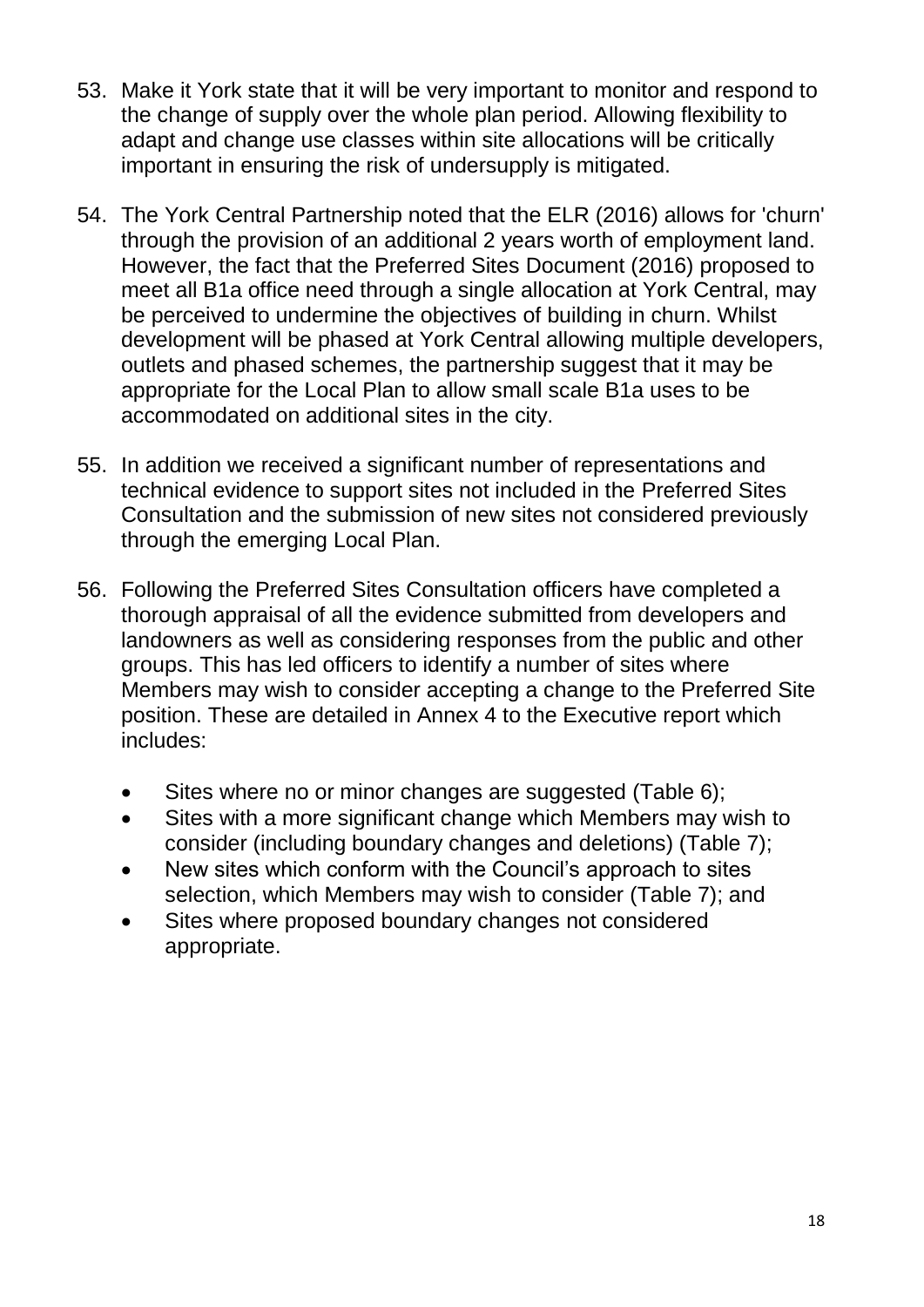#### Employment Land Supply

| <b>Allocation Ref</b> | <b>Site Name</b>                            |
|-----------------------|---------------------------------------------|
| E <sub>2</sub>        | Land North of Monks Cross Drive, Huntington |
| E <sub>8</sub>        | <b>Wheldrake Industrial Estate</b>          |
| E9                    | <b>Elvington Industrial Estate</b>          |
| E <sub>10</sub>       | Chessingham Park, Dunnington                |
| E11                   | Annamine Nurseries, Jockey Lane, Huntington |
| E <sub>12</sub>       | <b>York Business Park</b>                   |

Table 6: Employment sites with minor or no suggested changes from PSC (2016)

Table 7: Sites including significant change which Members may wish to consider

| <b>Allocation Reference</b> | <b>Site Name</b>                                 |
|-----------------------------|--------------------------------------------------|
| 925                         | <b>Towthorpe Lines, Strensall</b>                |
| ST <sub>5</sub>             | <b>York Central</b>                              |
| ST <sub>6</sub>             | Land North of Grimston Bar                       |
| <b>ST19</b>                 | <b>Northminster Business Park</b>                |
| <b>New Site</b>             | Land to the north of Northminster Business Park  |
| <b>ST26</b>                 | Land at Elvington Airfield Business Park         |
| <b>ST27</b>                 | University of York Expansion                     |
| <b>New Site</b>             | Land to the north of Elvington Industrial Estate |
| <b>Site 246</b>             | Whitehall Grange, Autohorn, Wigginton Road       |

- 57. The sites in table 7 above include significant changes which Members may wish to consider. These include the Towthorpe Lines MOD site previously discussed in paragraphs 15 to 17 of this report and the addition of Whitehall Grange following the recent planning consent granted by the Council. It is also proposed that the Grimston Bar (ST6) site be deleted.
- 58. It also includes the potential expansion of Land at Elvington Airfield Business Park (ST26), the existing Elvington Industrial Estate and the previous University allocation (ST27). The Northminster Site (ST19) was previously included but another site in close proximity has also been put forward. It is important to consider this in light of the transport comments included in paragraph 73. All changes are following the consideration by Officers of submitted technical work.
- 59. In addition, Table 7 includes the York Central site which was previously identified within the plan, for office development at 80,000 sqm; it is now 61,000 sqm. As already highlighted the York Central site is subject to detailed ongoing technical work and masterplanning which may increase the overall quantum. This will be confirmed as the Local Plan progresses towards Publication stage and will be reflected in future iteration of the Plan. In addition it should be noted that the York Central site is also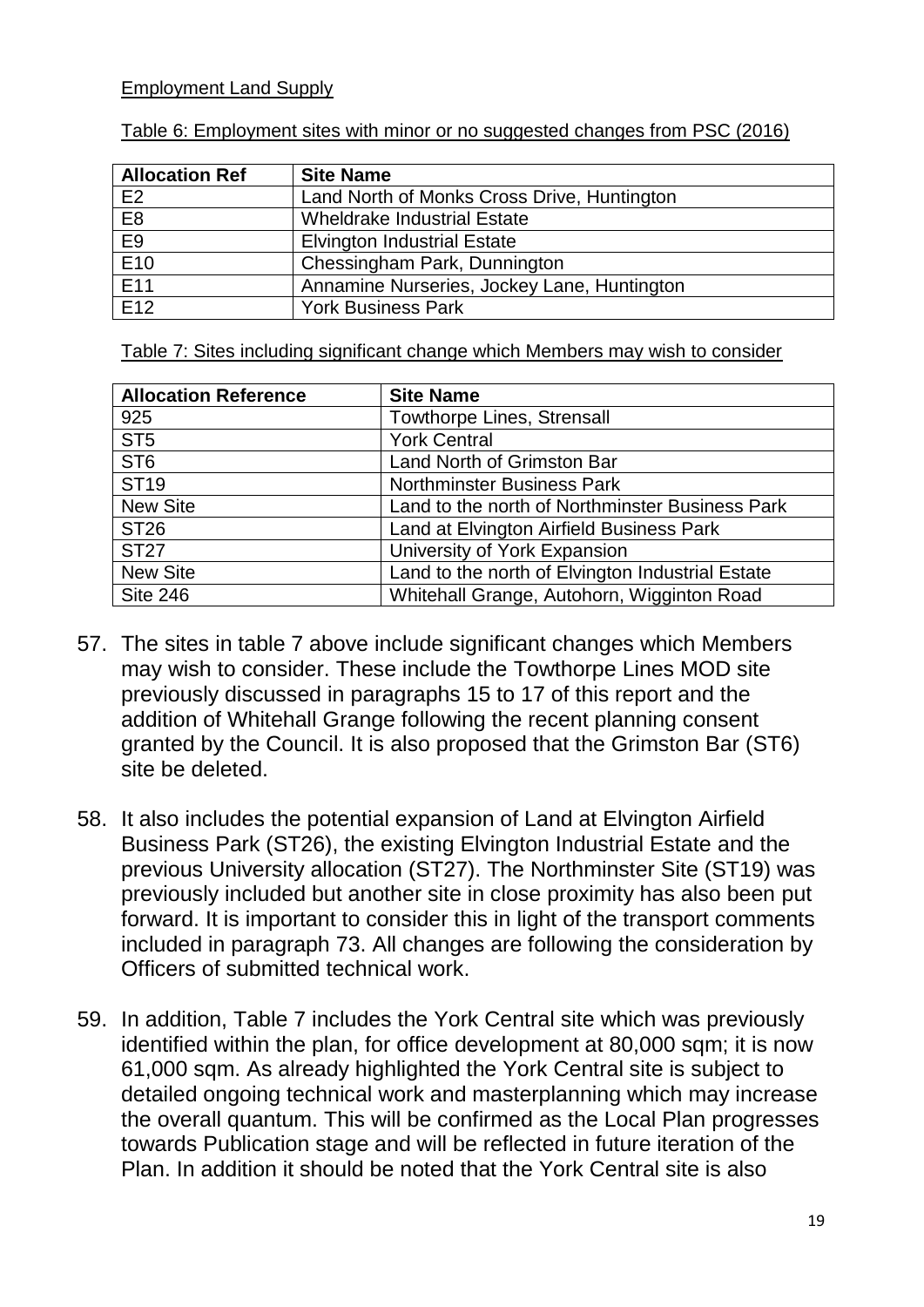identified for a range of other commercial uses (outside the B use classes) including retail and leisure.

60. It should be noted that these additions, over and above minor changes, are in response to the consultation responses seeking further flexibility within the overall supply. In addition to the consideration of increasing the supply of sites, where appropriate, Officers are looking to increase flexibility in the use of sites. Previously office uses (B1a) would be directed to City Centre location with other sites identified for industrial and storage uses. It is proposed that out of centre sites are now also proposed to be identified for office use.

#### **Non Site Related Policies**

61. Since the Local Plan Publication Draft was taken to Members in autumn 2014 there have been a number of national and local policy updates. The evidence base that underpins the emerging Local Plan has also progressed. It has therefore been important to take these national and local updates into account when developing the local plan policies. On this basis Officers have undertaken further work to refine the local plan policies. The changes are wide ranging and provided in Annex 7 for the consideration by Members. They include the key changes highlighted below.

#### Local Plan Vision

62. The Local Plan Vision has been revisited to fully reflect the Council Plan 2015-19 which has been published since the Local Plan publication draft. The York Economic Strategy 2016 – 2020 and One Planet York principles have also been taken into account. These updates haven't altered the vision itself but some wording revisions have been made to the outcomes to reflect the new local strategies.

#### Gypsy and Travellers

63. The publication of the government's revised version of Planning Policy for Traveller Sites (PPTS) in August 2015, included a change to the definition of Travellers for planning purposes. The key change to this national policy was the removal of the term *persons*…*who have ceased to travel permanently,* meaning that those who have ceased to travel permanently will not now fall under the planning definition of a Traveller for the purposes of assessing accommodation need in a Gypsy and Traveller Accommodation Assessment (GTAA). Those households who do not meet the updated planning definition will form a subset of the wider housing need.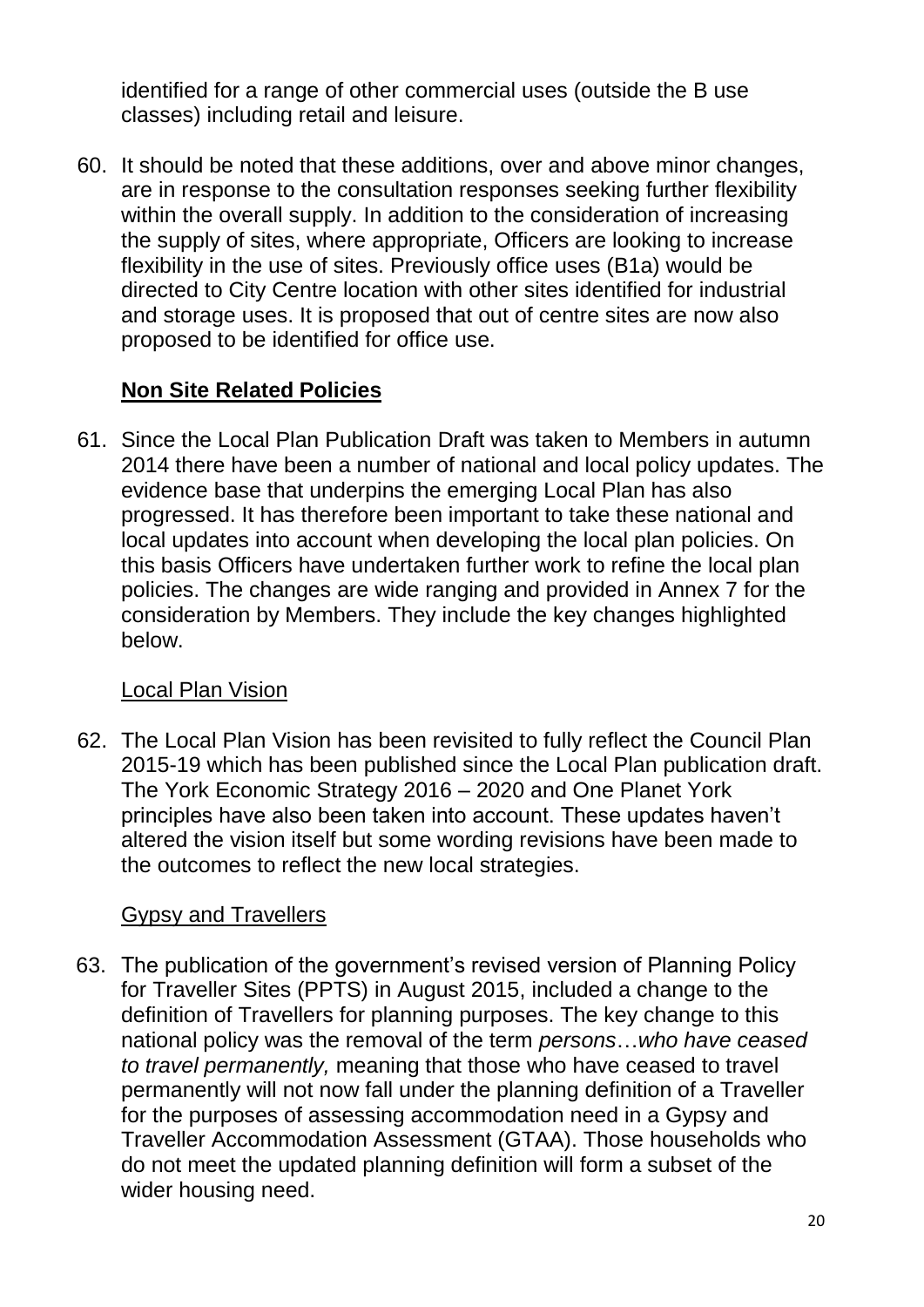- 64. In light of this change in national planning policy, the Council commissioned consultants ORS to undertake an update of the 2014 GTAA. The full GTAA is attached as Annex 8 to this report. Necessary revisions to the policy approach to gypsy and travellers in the local plan have been made to reflect the updated evidence base.
- 65. The proposed policy approach to address the needs of Gypsies, Travellers and Showpeople is split into different parts. The first part states that the existing sites will be safeguarded unless it can be demonstrated that they are no longer needed or that alternative provision is to be provided elsewhere. The second part sets out the approach for those households who have been identified in the GTAA Update as meeting the definition. The draft local plan policy states that the Council will identify additional site provision within the existing Local Authority sites. The third part addresses the needs of those households who do not meet the planning definition. The proposed approach is to meet the need either as a part of strategic site provision or through commuted sum payments arising from such development. The full draft policy is attached as Annex 9 for Member's consideration.

#### Sustainable Construction and Design and Renewable Energy

66. The climate change section of the plan included policies demonstrating how the Council will tackle the challenges of climate change. These policies are now out of date, following a number of changes to Government legislation and guidance. Local strategic priorities have also altered during this period. The Carbon Trust, an independent partner helping organisations to contribute and benefit from carbon reduction who have extensive experience of developing Local Plan policies, were commissioned to update this section of the Local Plan in conjunction with officers. The revised section more strongly ties the policies to the social and economic benefits of low carbon developments which consider sustainable design and construction principles.

#### Public Health

67. The community facilities section of the plan has been revised to have a greater focus on health and wellbeing, and has been renamed accordingly. Building happy, healthy and resilient communities is a priority set out in the Council Plan (2015-19). It was, therefore, deemed beneficial to more closely align existing policy prescriptions with the specific health challenges identified in York's Joint Health and Wellbeing Strategy. The new section covers the protection and enhancement of sports, healthcare, childcare, and community facilities. An additional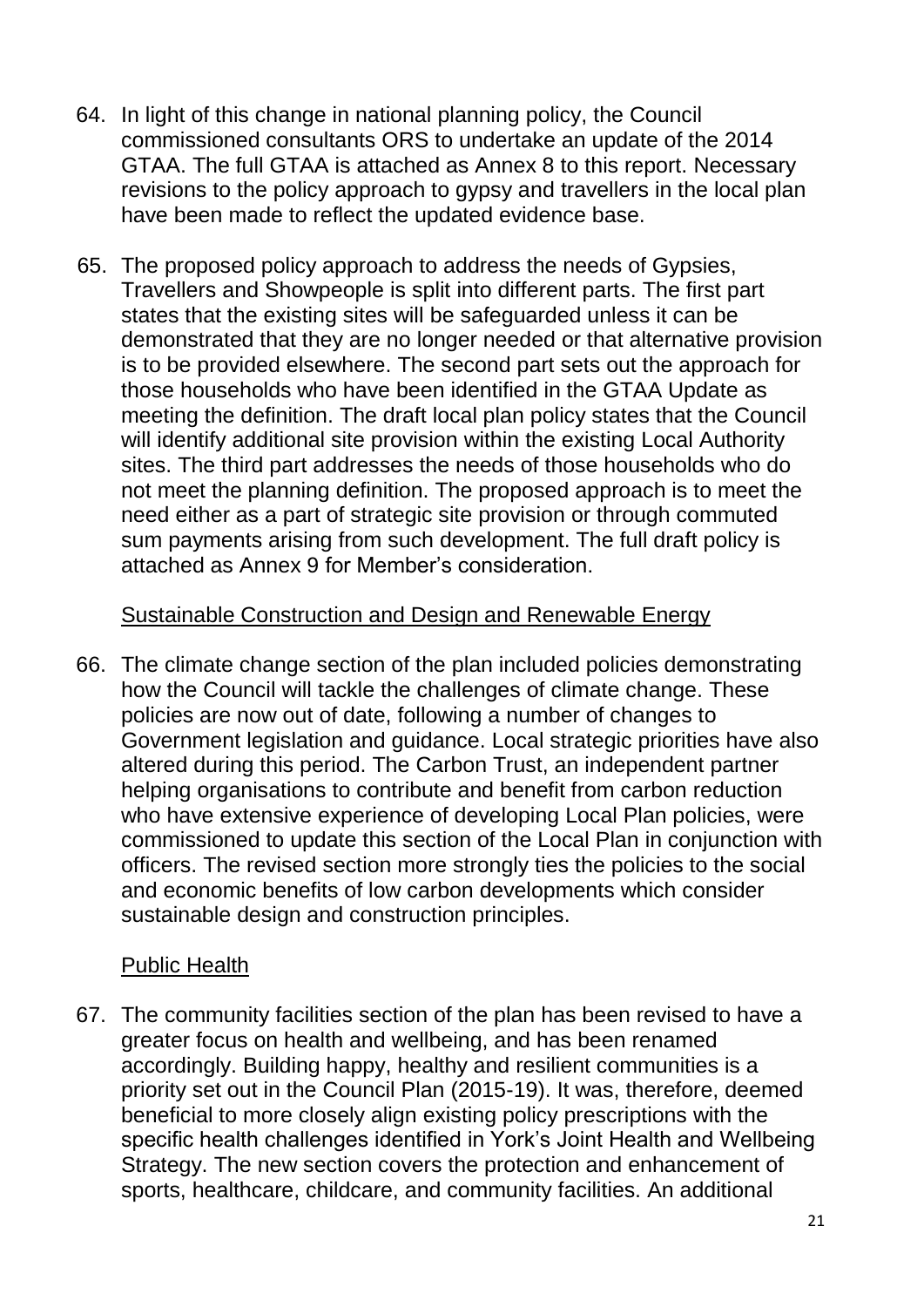policy related to healthy placemaking has been added which encourages designing environments that encourage health-promoting behaviours. It also reflects work undertaken with the Tees, Esk and Wear Valleys NHS Trust to review mental health provision in York including the provision of a new site.

#### **Culture**

68. Following responses received through the preferred sites consultation and a number of key stakeholders in York expressing a need to strengthen culture in the Local Plan, a new cultural provision policy has been developed and other additions made to appropriate sections of the plan. Policy formation has included consulting with a steering group and looking at best practice from other local authorities. A workshop with key stakeholders, organised by partners, was also held on 11 February 2017. The aim is to supports development proposals where they are designed to sustain, enhance and add value to the special qualities and significance of York's culture.

# **Sustainability Appraisal and Strategic Environmental Assessment**

- 69. When producing Local Plans, authorities are required to consider, at each stage of production, the impacts their proposals are likely to have on sustainable development. The emerging Local Plan is subject to ongoing Sustainability Appraisal incorporating the requirements of Strategic Environmental Assessment (SA/SEA) as required through NPPF. SA/SEA is a means of ensuring that the likely social, economic and environmental effects of the Local Plan are identified, described and appraised to identify how they support the Council's sustainable development objectives.
- 70. In order to support discussion, a SA/SEA has been undertaken of the overall spatial strategy (drawing on the SA which accompanied the 2014 Publication Draft Local Plan) and housing and employment growth recommendations along with a high level appraisal on the proposed spatial distribution of the strategic sites. Please see Annex 10 for the full SA/SEA Technical Note.
- 71. Following the decision on growth levels and sites by Members and their inclusion in a composite draft Plan along with the non-site policy changes, which will also be appended to this report, a full SA/SEA will need to be undertaken prior to consultation.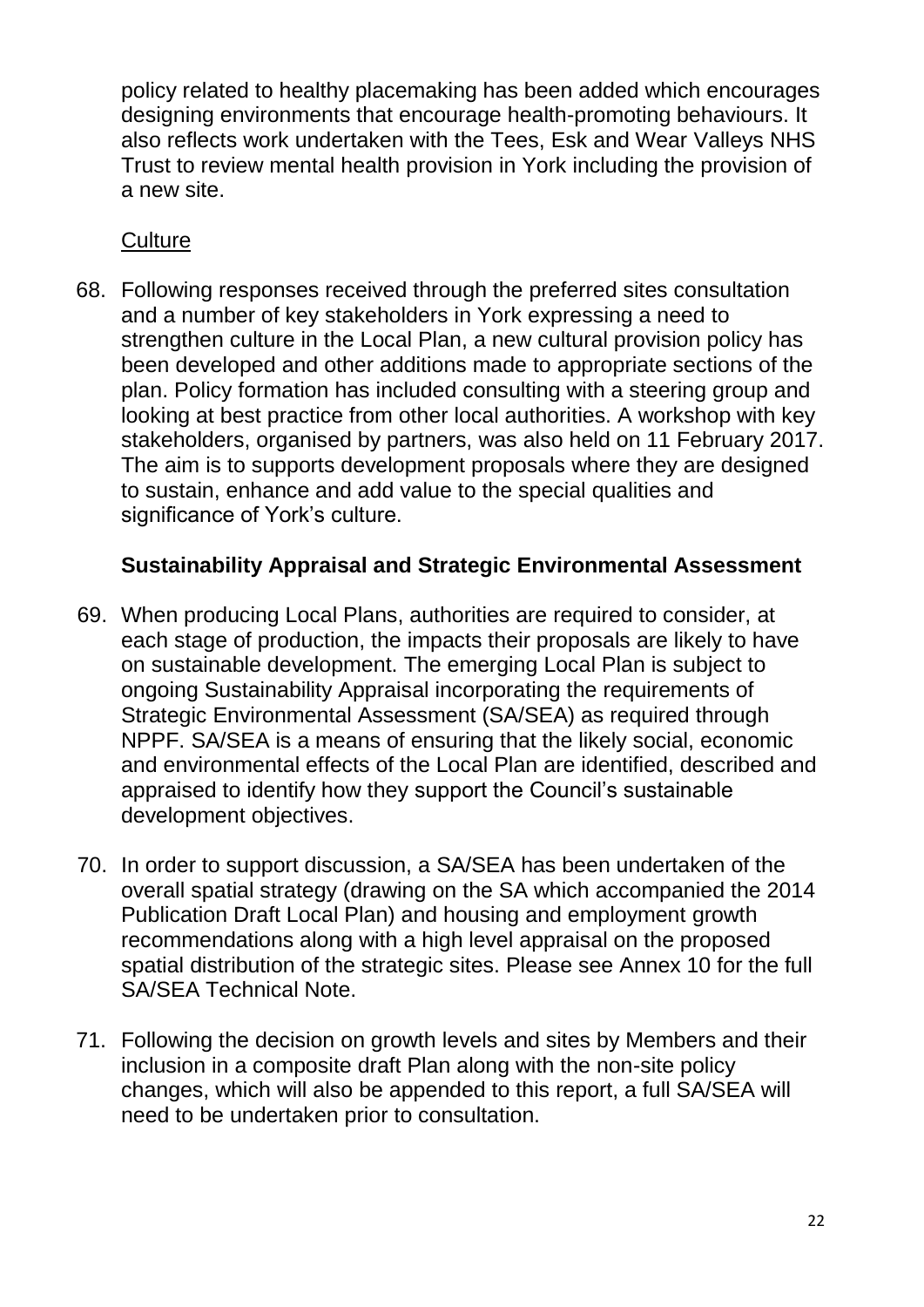# **Transport Assessment**

- 72. Initial transport modelling of residential and employment allocations has shown that there is unlikely to be a significant difference in the increase traffic growth, travel time and total delay across the network between the demographic starting point trajectory of 867 dwellings per annum and the demographic starting point with 10% market signals uplift trajectory of 953 dwellings per annum.
- 73. Initial transport modelling of potential residential and employment sites has shown that increased queues and delays are being forecast in the Poppleton area, exacerbated by the potential level of development projected for that area, including potential employment sites at Northminster Business Park (ST19), Land to the North of Northminster Business Park and the former Poppleton Garden Centre. The initial modelling undertaken assumes trip rates generated by B1 (office) use only at Northminster Business Park and Land to the North of Northminster Business Park. However, if the existing split at Northminster Business Park is continued at 40/60 B1a to B2/B8 the delays forecast may be an overestimate at this initial stage and would need to be subject to more detailed assessment.
- 74. Following the decision on growth levels and sites by Members a full analysis of city-wide transport implications will need to be completed. This will be made available to support the consultation.

# **Viability**

75. Ensuring sites are viable and deliverable in the context of planning policy is a requirement of national guidance. Following the decision on growth levels and sites by Members and their inclusion in a composite draft Plan a Local Plan Viability Assessment will need to be undertaken. This may necessitate changes to the non-site specific policies, attached as Annex 7 to the Report, where they include planning obligations.

# **Duty to Cooperate**

76. The Localism Act (2011) requires that local planning authorities demonstrate co-operation in plan making with adjoining or nearby authorities and other organisations in relation to cross boundary issues. Section 110 of the Localism Act transposes the Duty to Co-operate into the Planning and Compulsory Purchase Act 2004 and introduces Section 33A, which sets out a Duty to Co-operate in relation to the planning of sustainable development ('the Duty'). The Duty applies to all local planning authorities, county councils and 'prescribed bodies' and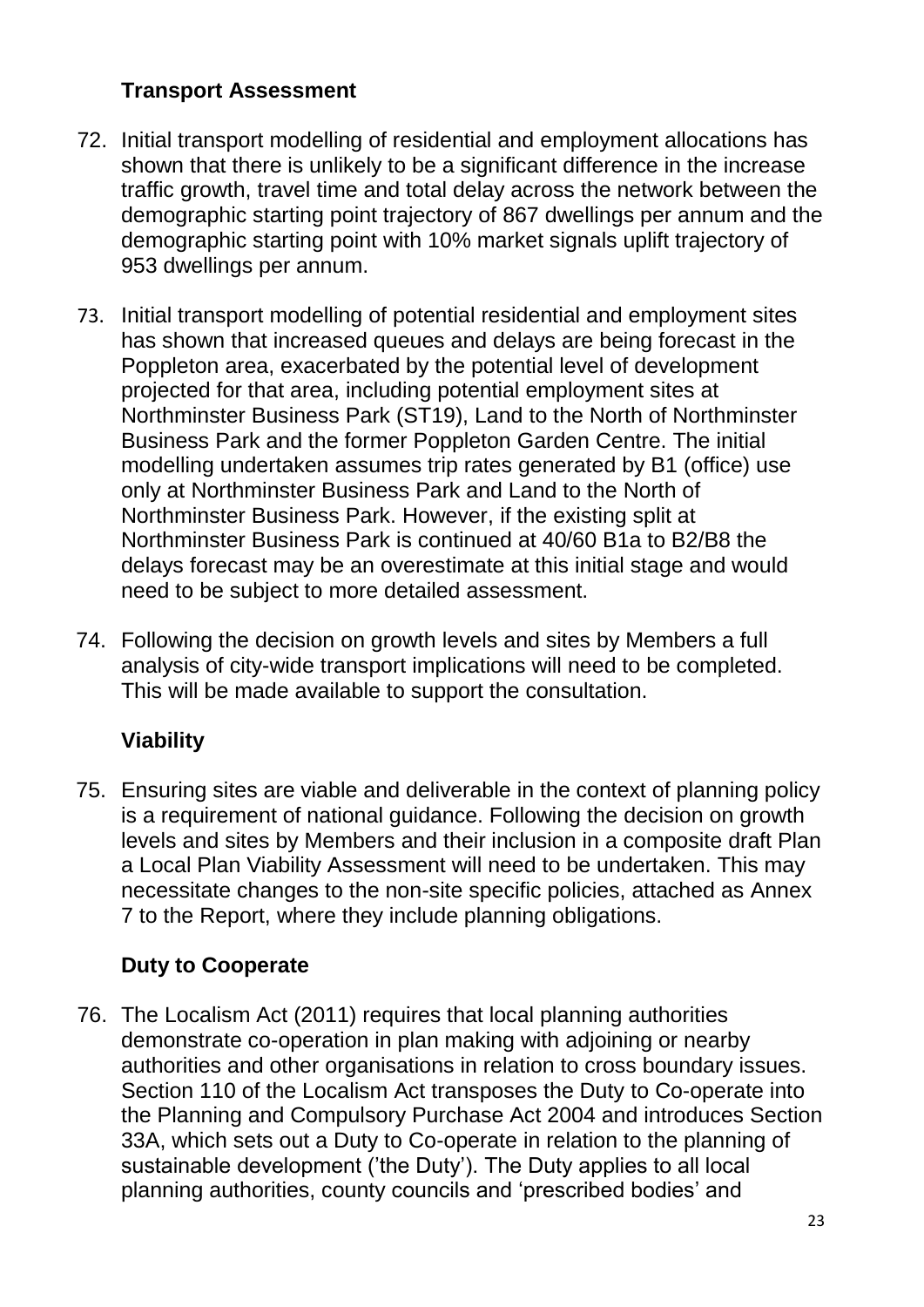requires that they must co-operate with each other in maximising the effectiveness with which development plan documents are prepared.

- 77. The Local Plan is required to consider and respond to issues which extend beyond the district boundary. Officers have previously consulted with adioining authorities as part of the Local Plan process to date to fulfil the requirements of the Duty to Cooperate.
- 78. The representations at Preferred Sites Consultation (2016) by neighbouring local authorities and the York North Yorkshire and East Riding Local Enterprise Partnership (LEP) were varied. East Riding of Yorkshire Council and Hambleton District Council support the approach taken by CYC. North Yorkshire County Council recognises the importance of the City having a robust and high quality Local Plan in place that enables it to unlock economic growth and prosperity for the benefit of its communities and those of its wider hinterland. Ryedale district Council did not, in principle object to the apparent reduction at Preferred Sites of earlier proposed growth strategies, but did express concerns. Harrogate Borough Council also expressed concerns and the LEP considers the delivery of critical infrastructure and key employment sites, underpinned by an ambitious Local Plan and strong partnership with both LEPs and Central Government to be vital, adding that an ambitious plan, which can deliver this strategic infrastructure would provide the confidence to investors that York can deliver on its potential. Furthermore the LEP stated that for York, the dualling of the A1237 Outer Ring Road and the delivery of York Central are critical.
- 79. The concerns expressed by Ryedale District Council (RDC) and Harrogate Borough Council (HBC) centre around their doubts that there is sufficient flexibility in the plan to meet its requirements towards the end of the plan period and beyond the plan period, once a Green Belt boundary has been established through the plan, as this could lead to RDC and HBC facing pressure to meet the housing needs of the city. HBC also expressed that the way CYC is proposing to deal with its Green Belt boundary in terms of its permanence is a risk to the plan being found unsound.
- 80. It will be important that the view of Neighbouring Authorities and other prescribed bodies are sought on the next reiteration of the Plan. Reports will be submitted to North Yorkshire, York and East Riding Heads of Plan and the associated Spatial Planning and Transport Board; LCR Heads of Planning and associated Planning Portfolio Members group and associated LEPs for both areas.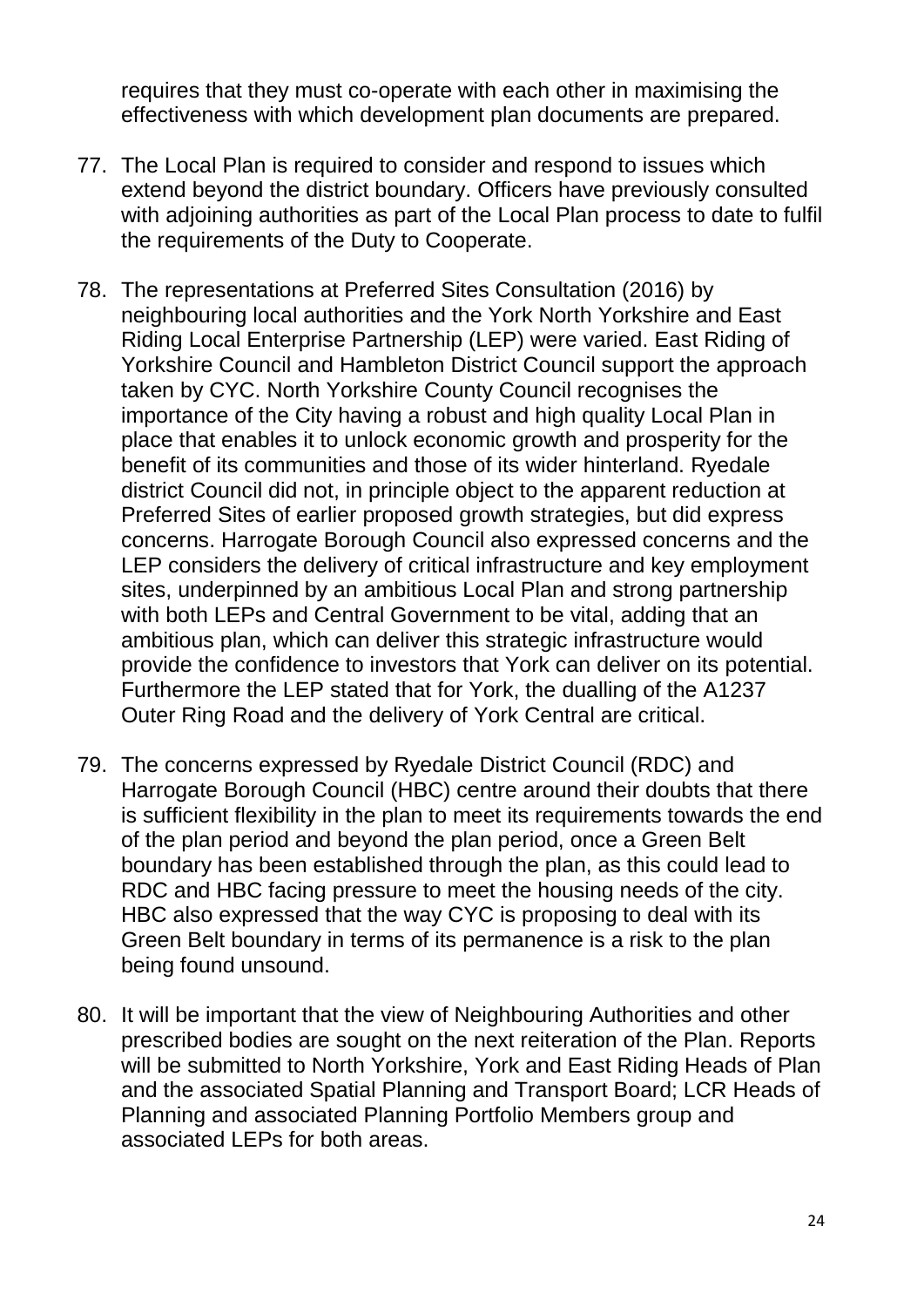#### Analysis

81. The report presents to Members technical work undertaken on the MOD sites, housing, employment and policies. It highlights the choices that need to be considered in moving forward with the Local Plan. This is summarised below.

#### **Housing**

- 82. The Preferred Sites Consultation (2016) was based on a housing growth figure of 841 dwellings pa for the plan period. This figure was calculated using a demographic baseline of 783 then adding adjustments of 58 dwelling pa. The work undertaken by GL Hearn advises the Council that the demographic baseline for assessing housing need has now increased from the Preferred Sites (2016) position from 783 to 867. Planning Practice Guidance (NPPG) makes it clear that current household projections published by the Department for Communities and Local Government should provide the starting point for estimating overall housing need therefore the previous 841 figure is not an option that the the Council can consider in the production of a Local Plan if it is to be successful when subject to examination by a member of the Planning Inspectorate.
- 83. The GL Hearn Report recommends that based on the market signals evidence a reasonable adjustment for York is a 10% market signals adjustment to the 867 figure. This would increase the housing figure to 953 per annum. The market adjustment is based on their assessment of both market signals and affordable housing need.
- 84. National Guidance (PPG) sets out that the scale of any adjustment to the DCLG housing baseline projections for an area should be *"a level that is reasonable"*. SHMAs around the country have generally applied adjustments to improve affordability of up to 20%. There have been exceptions to this, including Cambridge (where a 30% adjustment has been recommended). There are however some examples across the country where a 0% market signal uplift have been accepted at Examinations. These authorities include Mendip, Stratford upon Avon, Crawley and Cornwall. It should be noted however, that each examination involved the consideration of the individual circumstances of these authorities.
- 85. In terms of past delivery and the context for reasonable market adjustment; from the effective start date of the plan the  $1<sup>st</sup>$  April 2012 up until the latest monitoring date of 31<sup>st</sup> March 2017 there have been 3,432 net housing completions. This equates to an annual average of 686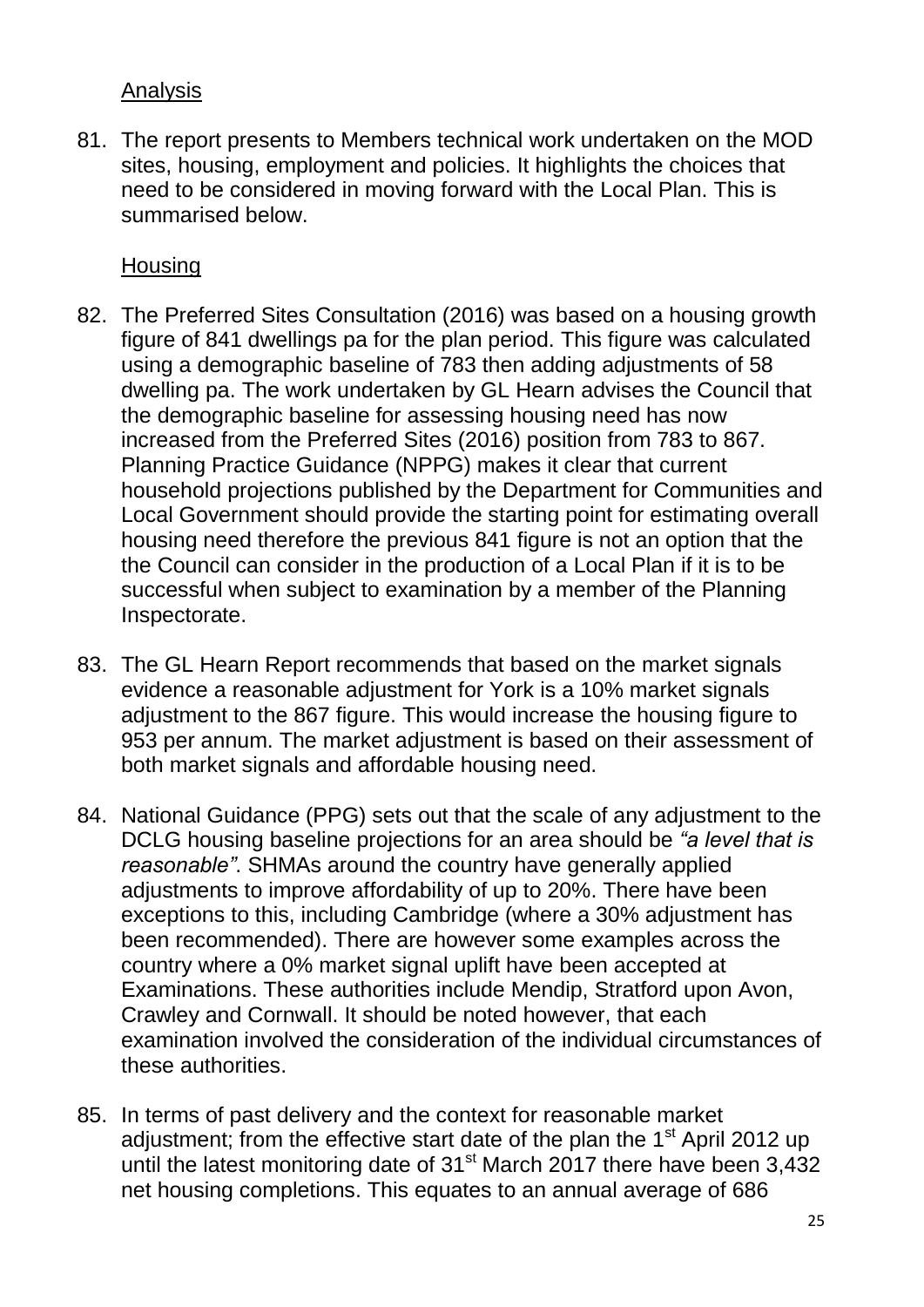dwellings. For context the 10 year average 2007 to 2017 is 575 dwellings per annum. Clearly achieving both the demographic baseline and the SHMA figure will require a considerable uplift in delivery amounting to 26% increase in housing delivery from the 5 year average.

- 86. During the Preferred Sites Consultation (2016) responses were received on the overall levels of growth and sites this included from the public, developers and landowners. In terms of the public response a significant number of respondents supported the level of housing growth proposed (841 dwellings per annum from 2012) and felt that it better represented the City's characteristics than that published as part of Preferred Options in 2013 (1090 p.a.). This view is particularly representative of comments from the general public and Parish Council's.
- 87. Some respondents, however, felt that the Preferred Sites figure of 841 p.a continued to overestimate housing need and that more consideration of the environmental cost of this provision should be given. There were also views expressed that the methodology suggested by NPPF overinflated housing need in York, that the actual growth for the city could adequately be met on brownfield land alone and the need to review housing need in light of Brexit and likely reduced international migration.
- 88. In addition there were also a number of objections suggesting that the Council had underestimated housing need. A number of respondents consider that there is an inadequate assessment of housing need in the Strategic Housing Market Assessment (SHMA) and flaws in the calculation of the City's housing requirement in terms of taking account of market signals or the need to apply an uplift to meet needs of those households requiring affordable homes. Issues were also raised around supply, highlighting persistent under-delivery against the housing target, lack of consistency with City's economic ambitions or those of the LEP, and unrealistic density assumptions. Several OAHN were submitted by developers and landowners as part of the Preferred Sites Consultation. The GL Hearn report includes a summary of these responses in Appendix A to their report.
- 89. The Preferred Sites (2016) position in terms of housing supply was based on the delivery of 841 dwellings per annum in the plan period from 2012 to 2032 and 660 dwellings per annum in the post plan period to 2037. The figure of 660 per annum in the post plan period reflected the CLG household projections in the period 2032-2037. This approach included dealing with any shortfall in the period 2012-2016 (based on net completions), factoring in established supply at that point and appropriate levels of flexibility. If the MOD sites were included within the Plan as detailed in paragraph 18 of this report then the Council could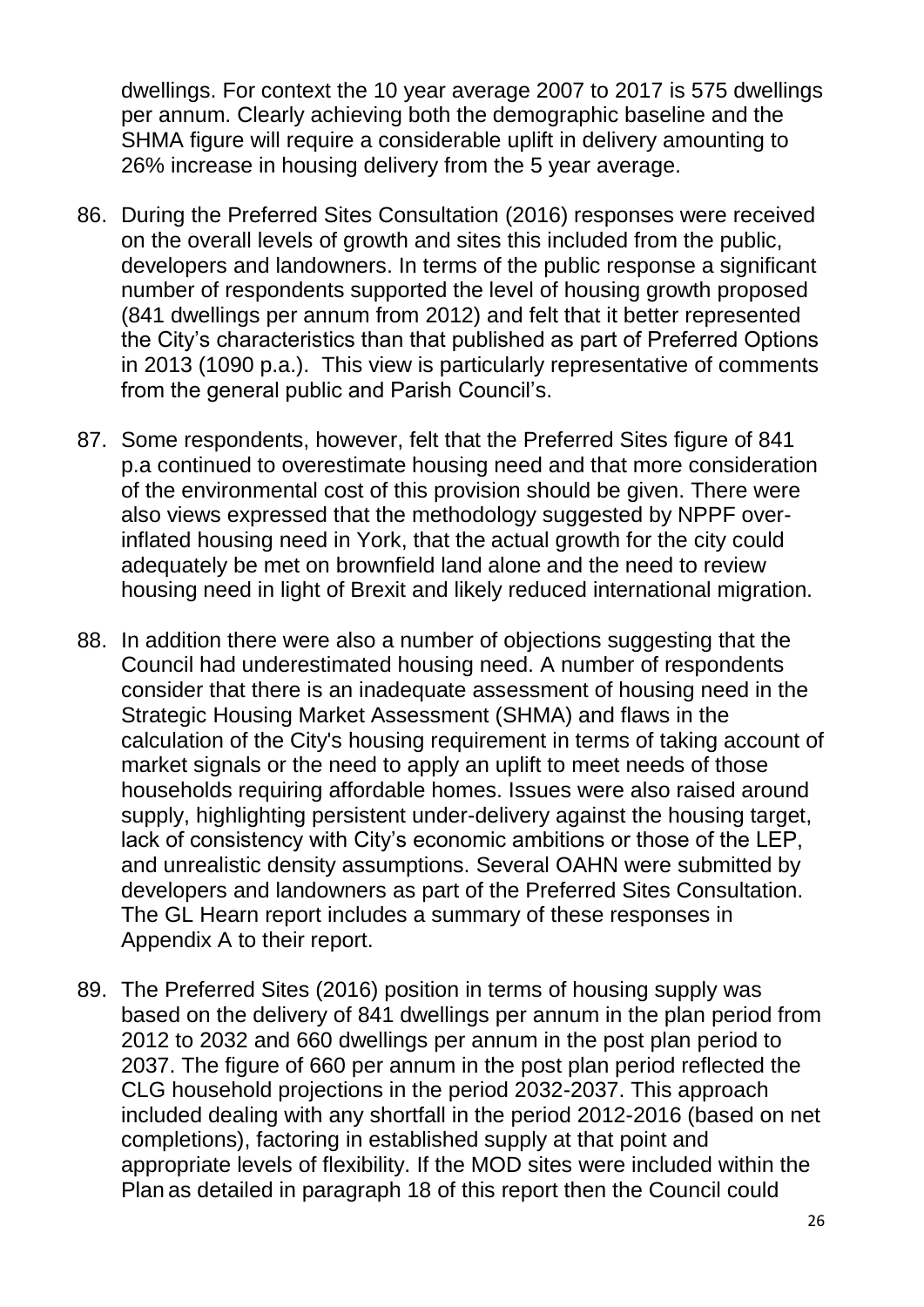achieve the demographic starting point of 867 dwellings per annum from 2012 through the plan period and proposed Green Belt timeframe. It should be noted that need and supply shouldn't be in parity and the additional 1035 dwellings in the post plan period provides additional flexibility to that included in the Preferred Sites Document (2016) and would help increase the robustness of the plan.

- 90. Paragraphs 82 to 89 above set out those factors Members need to consider when coming to a view on housing need and supply. These comprise:
	- (i) The recommendations of the GL Hearn Report including the need to incorporate market signals to a level that is reasonable;
		- the GL Hearn advice on a reasonable market adjustment would equate to 953 dwellings per annum.
	- (ii) The revised DCLG baseline;
		- the update in national projections effectively excludes the 2016 consultation figure of 841 dwellings per annum and create a new baseline of 867 dwelling per annum.
	- (iii) Relevant inspectors decisions as described in paragraph 84.
	- (iv) Consultation responses;
		- comments both support and contest the previous 841 Dwellings per annum based plan.
	- (v) Technical work on sites, including the MOD sites;
		- this work demonstrates that land could be made available to accommodate the market adjusted figure of 953 dwellings per annum for York.
- $\bullet$ 91. If having considered the factors set out in paragraphs 82-90 of this report, the OAHN of 953 dwellings per annum is not agreed, Members should provide reasons for departing from the conclusions in that report. Reasons should also be given to justify any alternative OAHN figure.
- 92. Plan making is not without risk and will be subject to an Examination in Public conducted by an Inspector appointed by the Secretary of State. Therefore, Members will need to satisfy themselves (and subsequently the Inspector appointed in the Examination in Public) of the rationale for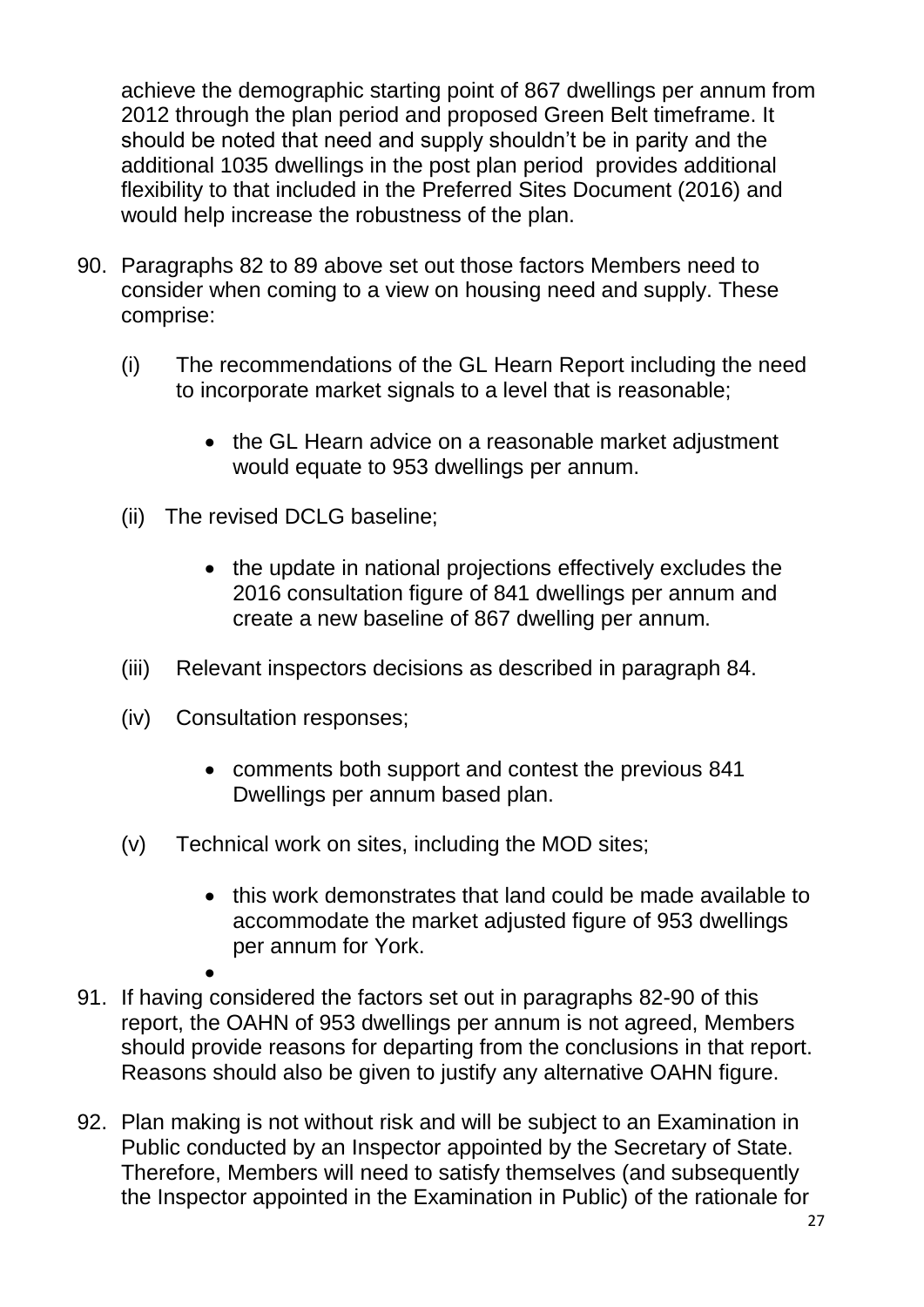discounting and substituting a different perspective to some or all of the GL Hearn recommendations. In this regard, Members are referred to the legal implications section and the statutory duty to only submit a Plan for examination that is considered to be 'sound'.

#### **Employment**

- 93. The revised forecasts support the position taken in the Preferred Sites Consultation (2016). However, the report highlights that during consultation key organisations argued for increased flexibility in the proposed supply to provide choice. This includes addressing the loss of office space to residential development through ORC's and to provide additional choice for B1a (office) provision in the earlier part of the plan period as an alternative to the York Central sites. Officers have provided technical information on the provision of additional sites and boundary revisions which could be incorporated within the Local Plan. The additions Members may wish to consider are included in Annex 4.
- 94. It should be noted any additions, over and above minor changes, are in response to the consultation responses seeking further flexibility within the overall supply. As highlighted Officers are looking to increase flexibility in the use of sites.

# Non Site Related Policies

- 95. Non housing and employment site related policies were last subject to consultation in July 2013 as part of the Preferred Options Consultation. Whilst updates were then made to policies in the Draft Plan following Preferred Options, this was never consulted on following the halting of the Plan in October 2014 by Members.
- 96. Since the plan was last consulted on in 2013 at the preferred options stage there have been a number of changes in national policy and local strategies. There has also been significant evidence base work undertaken and consultation outcomes to consider from the preferred sites consultation in 2016. The changes Officers believe are necessary to update the plan are highlighted in Annex 7 to this report.
- 97. In addition Members attention is specifically drawn to the proposed changes to the Gypsy and Traveller policies highlighted in Annex 9.

# **Next Steps**

98. Given the proposed level of change to the 2013 version of the Plan, notwithstanding the consultation on sites in 2016, a consultation on a full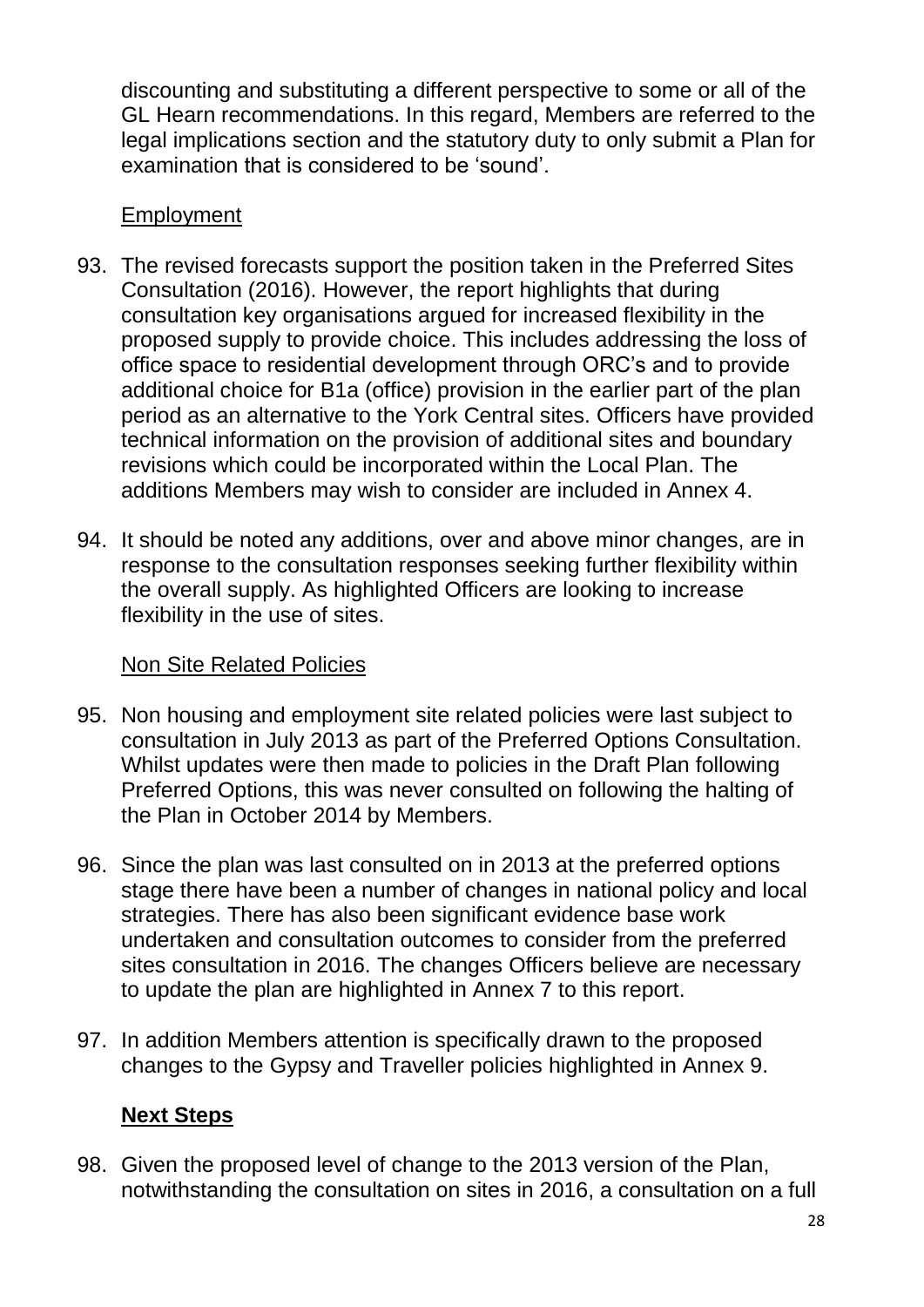plan and policies would be recommended. This would involve producing a plan based on the recommendations highlighted within this report along with necessary technical documents. This would start with pre publicity in Our City in August and formal consultation commencing in September for 6 weeks. This will ensure that the Council's position is transparent and clear before moving to the final publication draft consultation early next year.

- 99. Following consultation in September, subject to the number of representations received, it would be Officers intention to bring a publication draft document to Executive in January 2018. This would be subject to consultation in February 2018 with the intention of submitting a plan for Examination in April / May 2018. It is anticipated that the Examination would take between 6 to 9 months.
- 100.Following the Executive, officers if Members agree, will produce a composite draft Plan including both site and non-site related policies along with an overall vision and spatial strategy for the city. A city-wide proposals map showing all land allocations and designations will also need to be produced. In addition this document will be accompanied by the following which will need to be prepared after the Executive:
	- SA/SEA;
	- Habitat Regulation Assessment (HRA);
	- City-wide transport model;
	- Viability Assessment;
	- Strategic Housing Land Availability Assessment (SHLAA);
	- Any technical addendums necessary arising from the recommendations of this report relating to growth and sites.
- 101.Officers will seek dialogue with key partners including neighbouring authorities, the County Council and both LEPs. In addition dialogue will also be sort with both DCLG and the Planning Inspectorate.

# **Impacts**

102.**Financial (1)** – The work on the Local Plan is funded from specific budgets set aside for that purpose. Over the last four years, significant sums have been expended on achieving a robust evidence base, carrying out consultations, sustainability and other appraisals, policy development and financial analyses. Whilst this work remains of great value it is important that progress is made to ensure that unnecessary additional costs do not occur. It should be noted that the original budget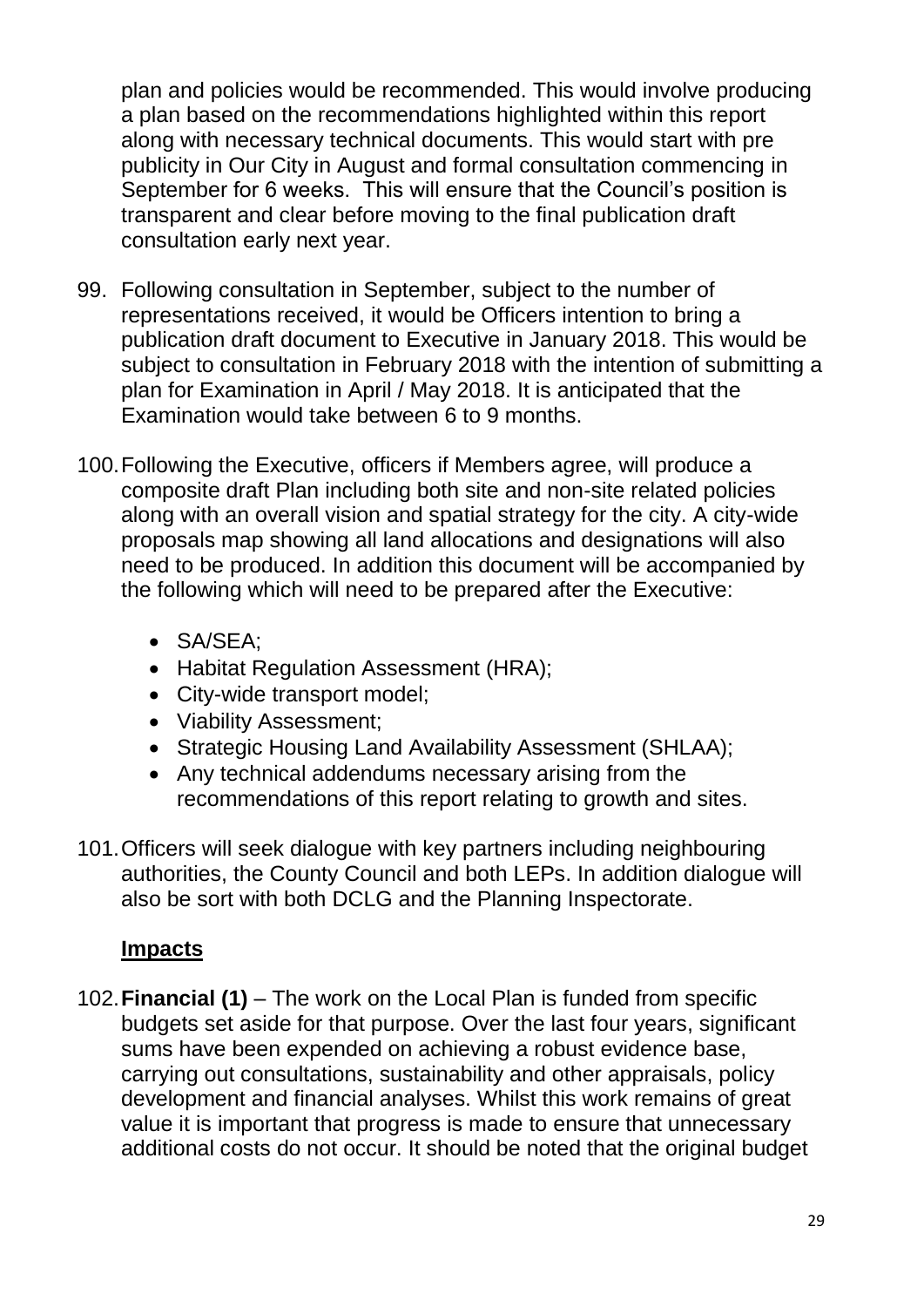was based on the approved Local Development Scheme (Local Plan Project Plan).

- 103.It was reported to the Executive in January that if the MOD sites were to be included within the plan this would necessitate additional costs. These will have to be factored into future years budget allocations. The extension of time arising from the addition of the MOD sites would require maintaining existing staffing levels for 18/19 and additional funding to cover consultation and technical work. The costs in 2017/2018 can be contained within the current Local Plan budget however the impact of additional costs of finalising the plan will need to be considered as part of future budget processes.
- 104.**Financial (2) -** It should also be considered that if the approach taken is subsequently judged to be non compliant with Government Guidance either before or after submission this could lead to further technical work and additional consultation adding to the identified costs and creating delay.
- 105.**Financial (3) -** Managing the planning process in the absence of a Plan will lead to significant costs to the council in managing appeals and examinations.
- 106.**Human Resources (HR) –** The production of a Local Plan and associated evidence base requires the continued implementation of a comprehensive work programme that will predominantly, although not exclusively, need to be resourced within EAP.
- 107.**Better Decision Making Tool** Please see Annex 11.
- 108.**Legal** *–* The procedures which the Council is required to follow when producing a Local Plan derive from the Planning and Compulsory Purchase Act 2004 (as amended) and the Town and Country Planning (Local Development) (England) Regulations 2012.
- 109.The legislation states that a local planning authority must only submit a plan for examination which it considers to be sound. This is defined by the National Planning Policy Framework as being:
	- **Positively Prepared:** based on a strategy which seeks to meet objectively assessed development and infrastructure requirements;
	- **Justified:** the most appropriate strategy, when considered against the reasonable alternatives, based on proportionate evidence;
	- **Effective:** deliverable over its period and based on effective joint working on cross-boundary strategic priorities; and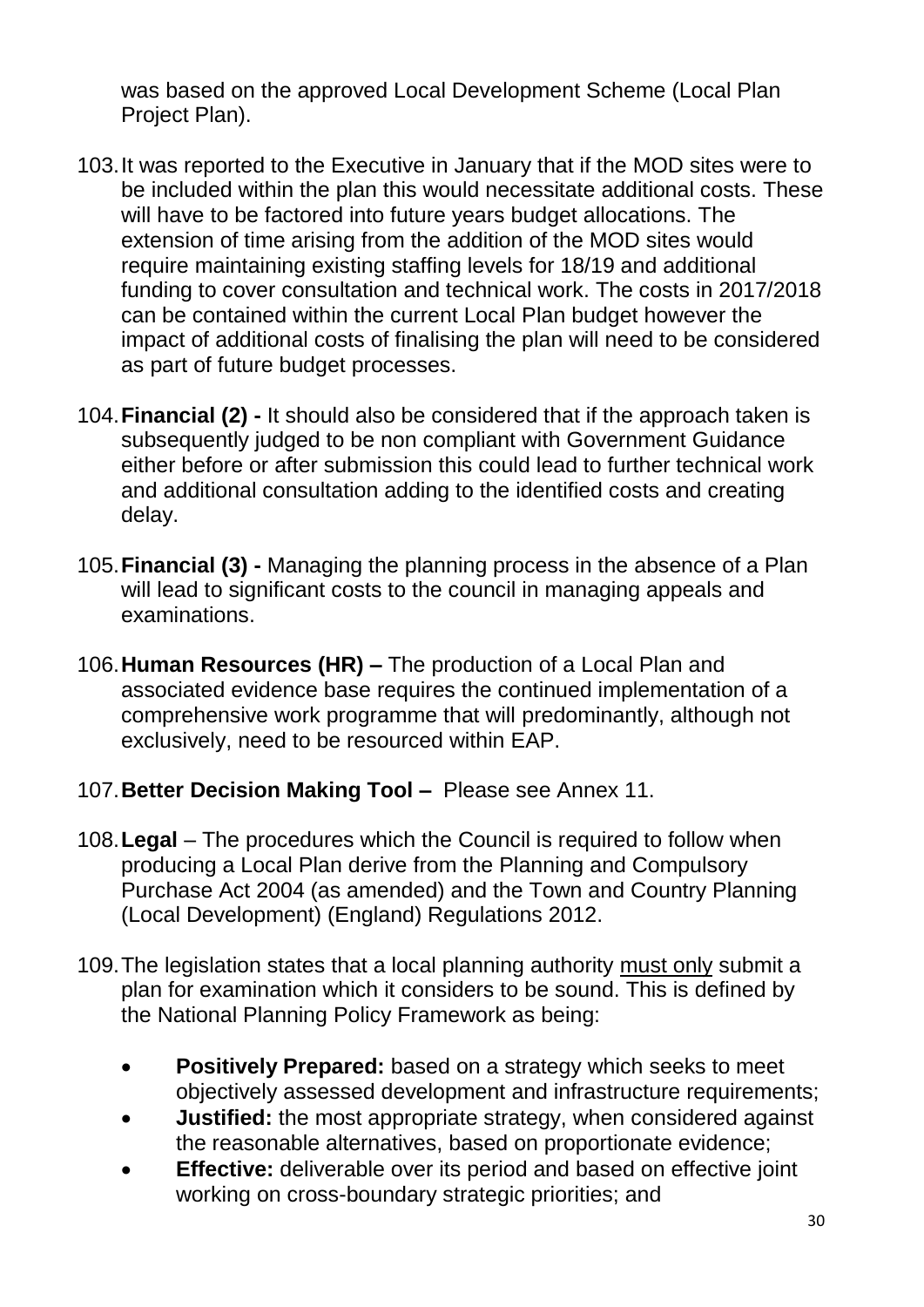- **Consistent with national policy:** enable the delivery of sustainable development in accordance with the policies in the Framework.
- 110.In order for the draft Local Plan to pass the tests of soundness, in particular the 'justified' and 'effective' tests, it is necessary for it to be based on an adequate, up to date and relevant evidence base. The Council also has a legal duty to comply with the Statement of Community Involvement in preparing the Plan. (S19(3) 2004 Act).
- 111.The Council also has a legal "Duty to Co-operate" in preparing the Plan. (S33A 2004 Act). In due course Council will be asked to approve the publication draft Local Plan which will be subject to examination by a member of the Planning Inspectorate before being finally adopted. If the draft Local Plan is not prepared in accordance with legal requirements, fully justified and supported by evidence, the draft Local Plan is likely to be found unsound at examination and would not be able to proceed to adoption.
- 112.**Crime and Disorder**  The Plan addresses where applicable.
- 113.**Information Technology (IT)**  The Plan promotes where applicable.
- 114.**Property**  The Plan includes land within Council ownership.
- 115.**Other –** None

# **Risks**

- 116.In compliance with the Council's risk management strategy, the main risks in producing a Local Plan for the City of York are as follows:
	- The need to steer, promote or restrict development across its administrative area:
	- The potential damage to the Council's image and reputation if a development plan is not adopted in an appropriate timeframe;
	- Risks arising from failure to comply with the laws and regulations relating to Planning and the SA and Strategic Environmental Assessment processes and not exercising local control of developments, increased potential to lose appeals on sites which may not be the Council's preferred development options;
	- Financial risk associated with the Council's ability to utilise planning gain and deliver strategic infrastructure;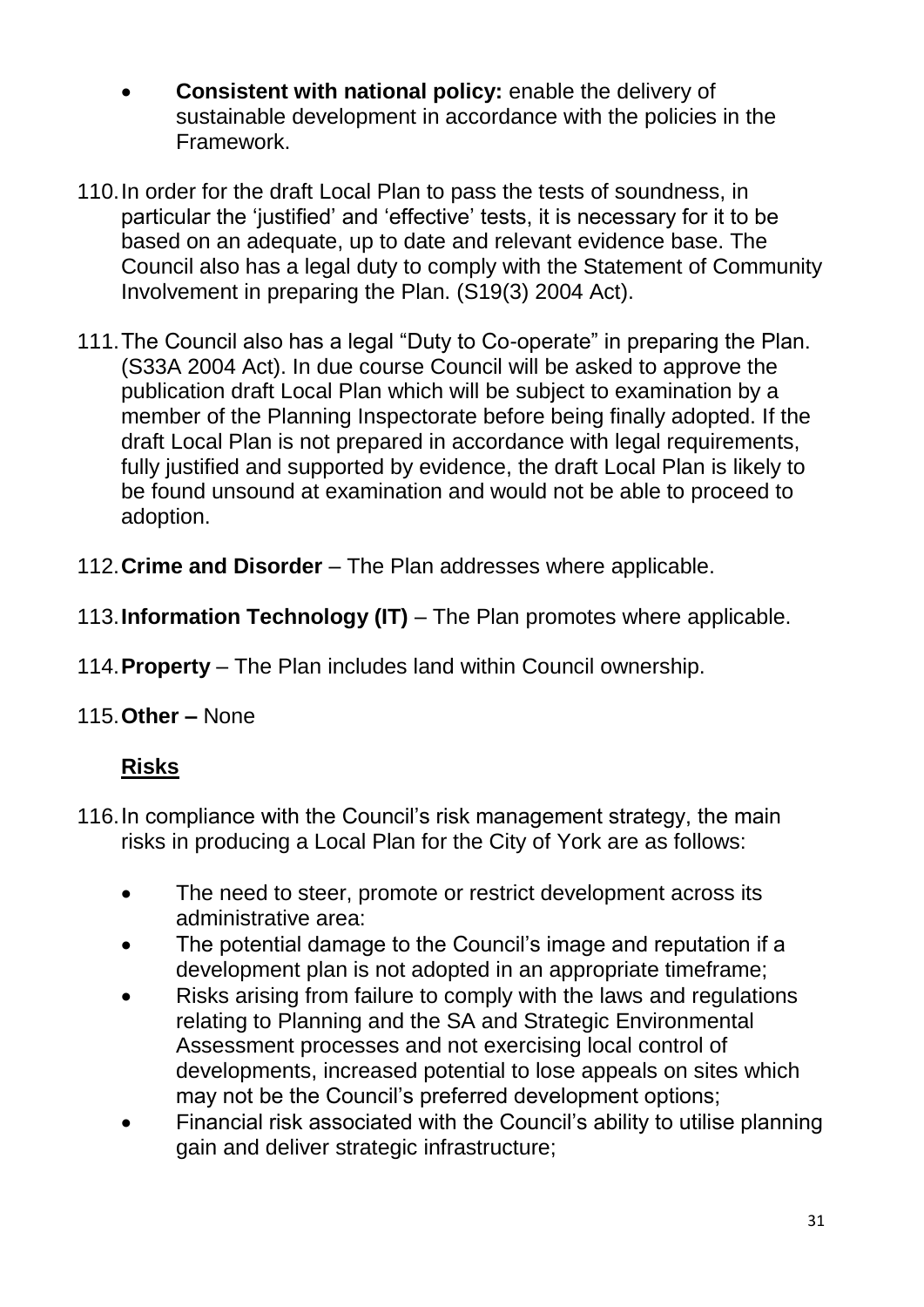- Failure to progress a plan could lead to direct interventions by Government into the City's Local Plan making; and
- Measured in terms of impact and likelihood, the risks associated with this report have been assessed as requiring frequent monitoring.

#### *Contact Details*

#### **Author: Chief Officer Responsible for the report:**

Martin Grainger Head of Strategic Planning Tel: 551317

Mike Slater Assistant Director of Planning and Public Protection Tel: 551300

Rachel Macefield Forward Planning Team Manager Tel 551356

**Executive Members Responsible for the Report:** Cllrs D Carr & K Aspden

**Report Approved**

**Date**

# **Specialist Implications Officer(s)**:

Patrick Looker, Finance Manager Alison Hartley, Senior Solicitor, Planning

**Wards Affected:** *List wards or tick box to indicate all All*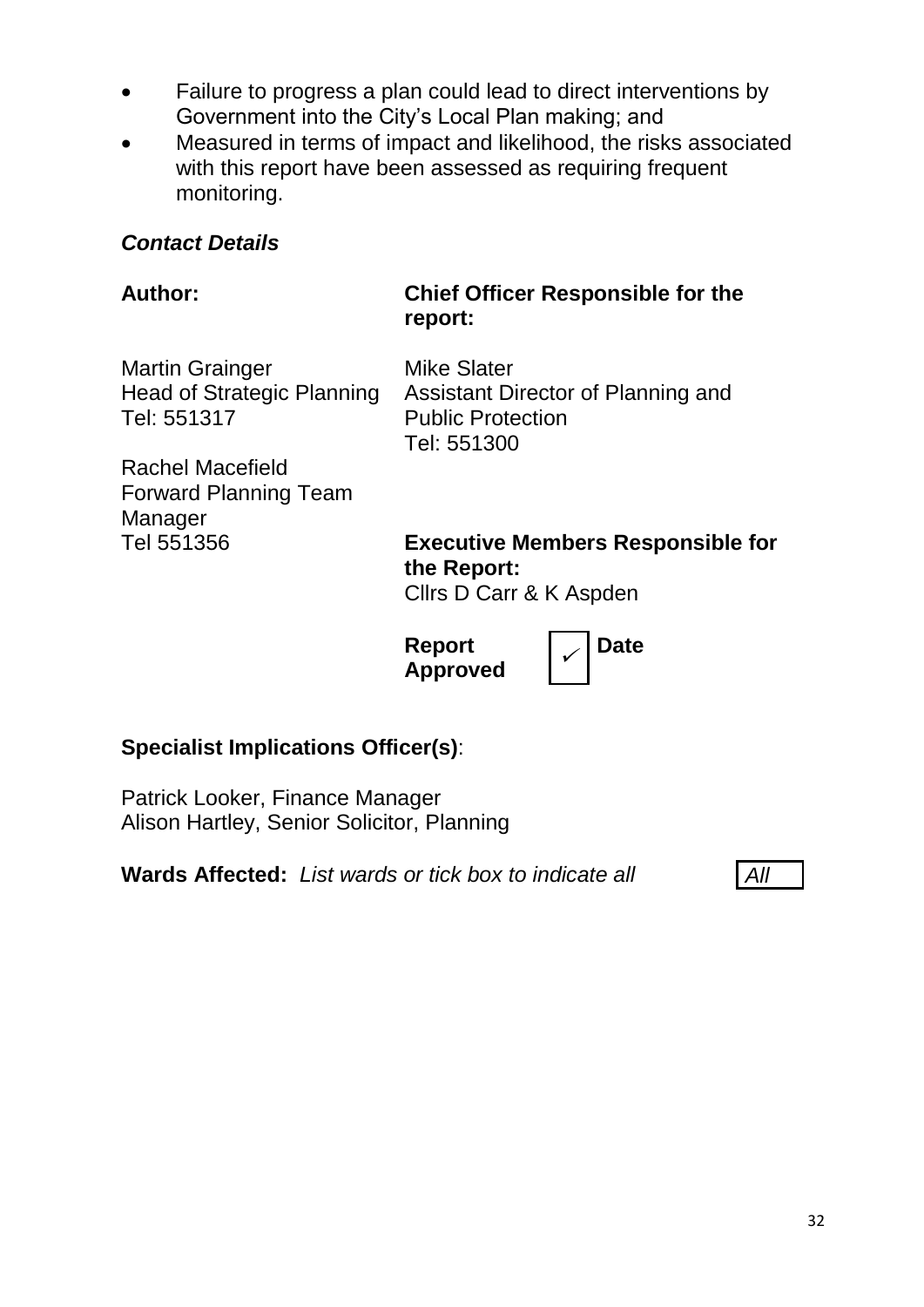For further information please contact the author of the report

#### **Annexes (to final Executive report)**

Figure 1 – Preferred Sites Consultation (2016) citywide map

Annex 1: Draft Strategic Housing Market Assessment, GL Hearn (SHMA) - available online;

Annex 2: Draft Employment Land Review Addendum (ELR) available online;

Annex 3: Officers Assessment of Housing Sites following Preferred Sites Consultation (2016) - available online;

Annex 4: Officers Assessment of Employment Sites following Preferred Sites Consultation (2016) - available online;

Annex 5: Officers Assessment of other sites following Preferred Sites Consultation (2016) - available online;

Annex 6: Consultation Statement - available online;

Annex 7: Non housing and employment site related policy modifications since 2013 Preferred Options Local Plan - available online;

Annex 8: Gypsy and Travellers and Travelling Showpeople Needs Assessment (ORS) - available online;

Annex 9: Draft Gypsy and Traveller Policy - available online;

Annex 10: SA/SEA Technical Note - available online;

Annex 11: Better Decision Making Tool - available online.

#### **Background Papers:**